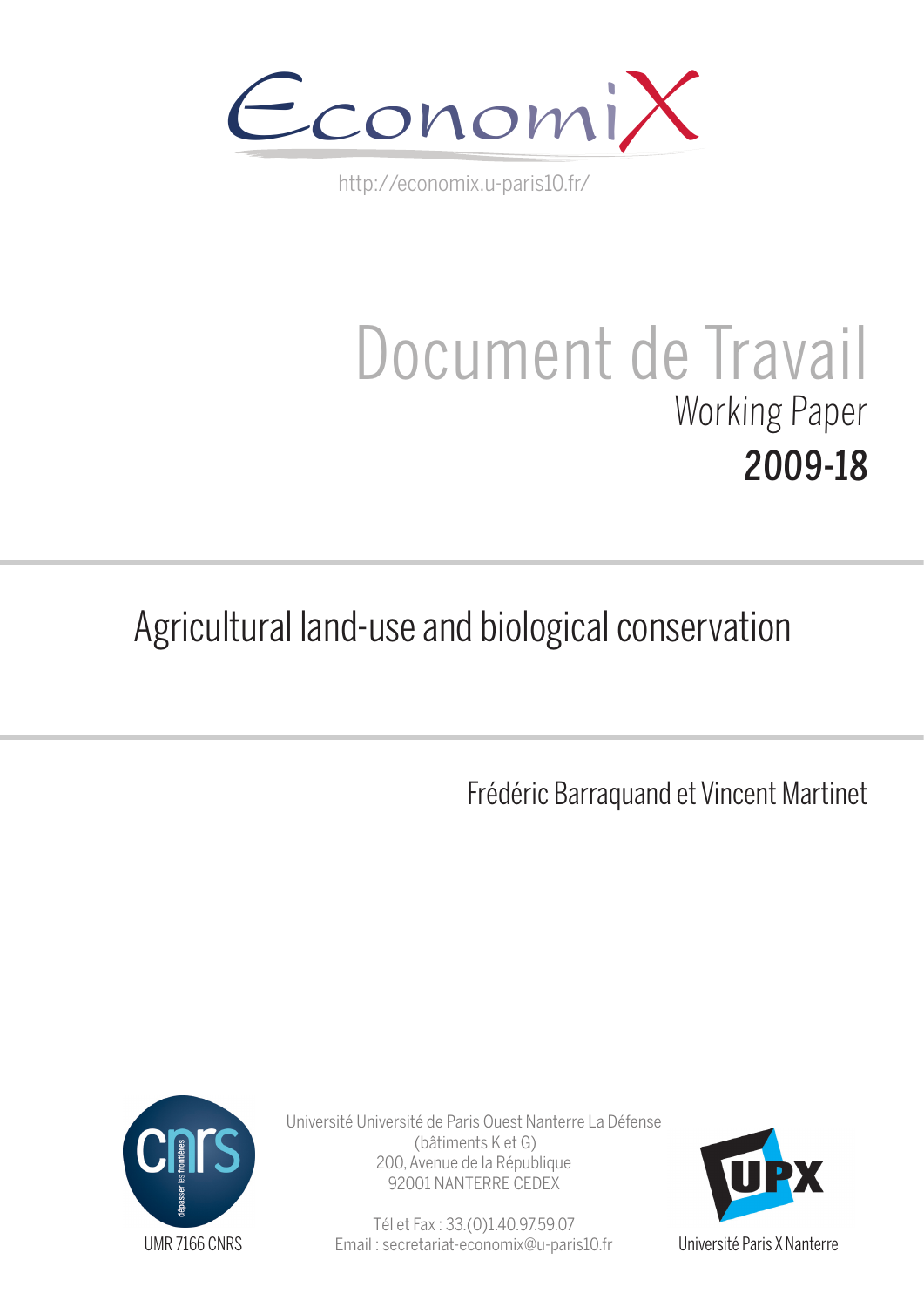## Agricultural land-use and biological conservation

F. Barraquand<sup>∗</sup>& V. Martinet†

February 20, 2009

#### Abstract

Land use change is a main driver of biodiversity erosion, especially in agricultural landscapes. Incentive-based land-use policies aim at influence land-use pattern, and are usually evaluated with habitat suitability scores, without accounting explicitly for the ecology of the studied population. In this paper, we propose a methodology to define and evaluate agricultural land-use policies with respect to their ecological outcomes directly. We use an ecological-economic model to link the regional abundance of a bird species to the economic context. Policies based on such ecological economics approaches appear to be more efficient than that based on landscape evaluation, from both economic and ecological viewpoints.

Keywords: ecological-economic model, agriculture, land-use, landscape, conservation.

## 1 Introduction

Land-use change has been clearly identified as a main driver of changes in the abundance and geographic distribution of organisms at scales ranging from local habitats to regions, or the entire globe (Vitousek et al., 1997). In Western Europe, agriculture is clearly the most important land use (42% of the surface area), though its importance varies among countries (12% in Sweden and Finland, 52% in France and 72% in UK according to the Eurostat references). The intensification of Western European agriculture practices after WWII has been accelerated by the adoption of the Common Agricultural Policy in 1962 and it has entailed the local, national and regional extinction of numerous species of the European flora and fauna over the last 40 years, as well as profound changes in the functioning

<sup>∗</sup>Centre d'Etudes Biologiques de Chize, CNRS, 79360 Villiers-en-bois, France. E-mail: barraquand@cebc.cnrs.fr

<sup>†</sup>Economie Publique, UMR INRA - AgroParisTech, 78850 Thiverval-Grignon, France. E-mail: vincent.martinet@grignon.inra.fr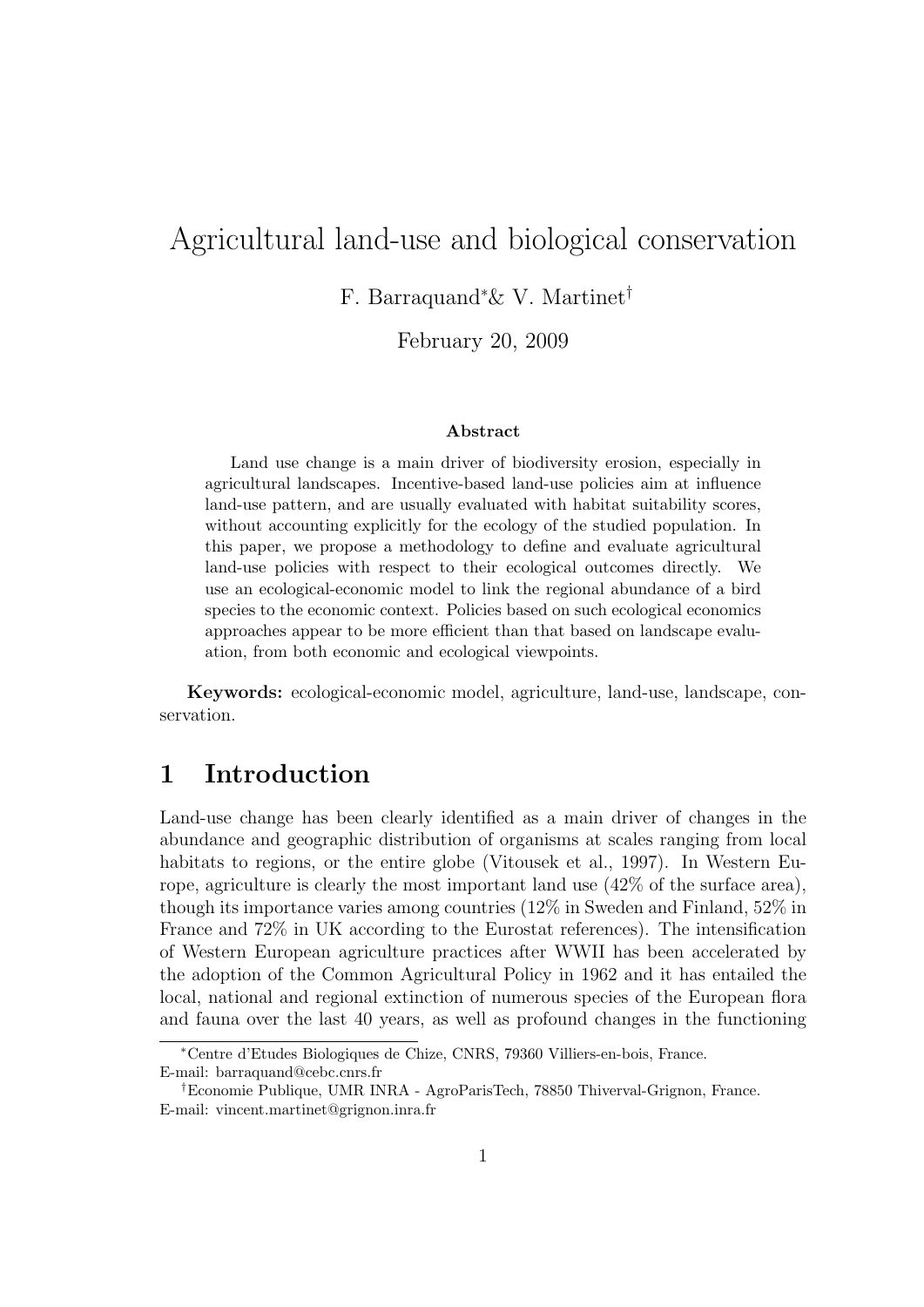of these agricultural ecosystems (Krebs et al., 1999; Donald et al., 2001; Benton et al., 2002). Contrary to a widespread perception, agricultural areas harbor an important part of European biodiversity: up to 20% of the British, French and German flora (Marshall et al., 2003) and 50% of bird species (Pain and Pienkowski, 1997). Many of those species have suffered steep population declines in recent years throughout Western Europe (Donald et al., 2001; Siriwardena et al., 1998; Robinson and Sutherland, 2002). The impact of agricultural intensification on biodiversity is no longer in doubt: the declines of many species of plants, insects, and more birds at both national and European levels has being repeatedly shown to be the consequence of agricultural intensification (e.g. Donald et al., 2001; Benton et al., 2002; Robinson and Sutherland, 2002).

The commonly used strategy to conserve biodiversity and habitats has been the creation of natural reserves in publicly-owned land (Armsworth et al., 2004). This approach is however inadequate in agroecosystems where land ownership is usually private. While an important part of the budget of the Common Agricultural Policy has been allocated to schemes which aim at mitigating the environmental effects of agricultural intensification (see the article by Otte et al., 2007, for an overview and references), their effectiveness in reducing the biodiversity loss in agro-ecosystems has been moderate at best (Kleijn et al., 2001, 2006). Many of these agri-environmental schemes have involved small spatial scale actions by private owners, on voluntary basis (Ohl et al., 2008). However, affecting positively the dynamics of biological species at larger scales requires to coordinate landowners decisions, for example with market-based incentives, to encourage them to convert land or retain it in the desired use (Lewis and Plantinga, 2007). Two issues arise in turn: how to assess the influence of a policy on the spatial land-use pattern, and how to evaluate the environmental outcomes that depend on this land-use pattern? The former issue is linked to the definition of efficient policies to influence the land-use pattern in a desired way. It may involve incomplete information problems, with an uncertainty on the resulting landscape. The usual way to tackle this issue is to consider different land use scenarii, resulting in potential landscapes, to assess the influence of given policies in terms of probabilities. The latter issue raises a particular problem when considering biological conservation: How to evaluate the resulting landscape with respect to the conservation objective? Most of the studies which investigate the impact of conservation policies do so in evaluating the resulting landscape using habitat suitability scores, without considering the biological species or biodiversity explicitly (Polasky et al., 2005; De Koning et al., 2007; MacLeod and McIvor, 2008). In other words, the landscape is an output of the models and policies are defined or evaluated with respect to a landscape objective (Havlik et al., 2005, 2006; Dymond et al., 2008). However, if the initial objective was to conserve a biological population, such approaches may have limits, because they do not evaluate policies with respect to their outcomes on the biological population that has to be conserved. Ecological-Economic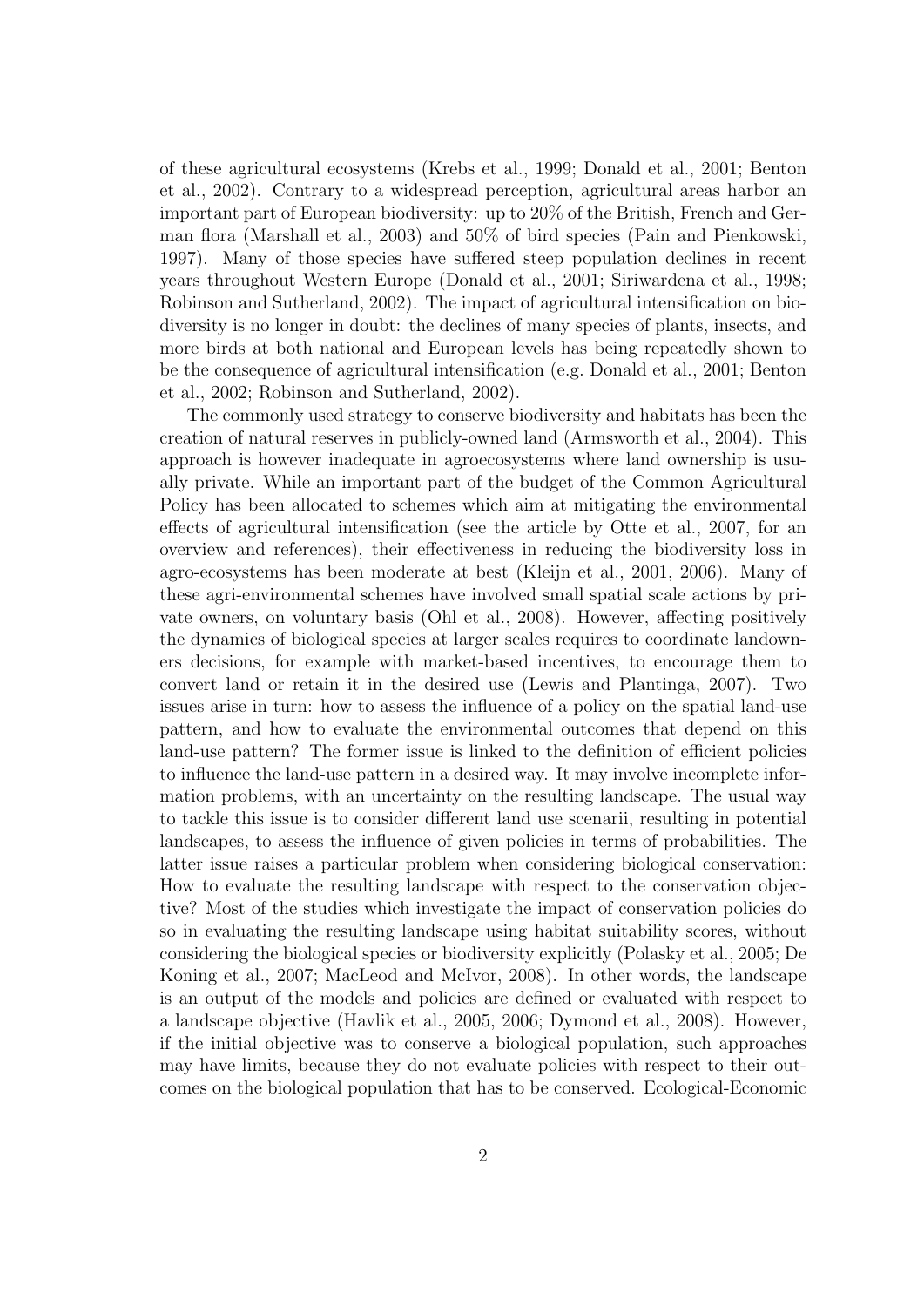modeling is a good way to overcome these limits (Wätzold et al., 2006; Drechsler and Wätzold, 2007; Drechsler et al., 2007a). In particular, Drechsler and Wätzold (2001) and Drechsler et al. (2007b,c) evaluate the outcomes of incentive-based conservation schemes using biological benefit functions, but without representing explicitly ecological dynamics, either to be able to consider simultaneously several species (Drechsler et al., 2007b) or to focus on a very specific situation (e.g., butterflies in Drechsler et al., 2007c). Tichit et al. (2007) propose a viability analysis of grazing agricultural practices and their impacts on biodiversity, using explicit ecological dynamics, but without addressing the agricultural land use issue. While all these ecological-economic approaches highlight the need for coupling ecological and economic models to improve conservation in agricultural landscapes, none propose to evaluate the ecological outcome of incentive schemes on land use using an explicit dynamic ecological model of the species under concideration.

In this paper, we present a methodology for analyzing the links between agricultural land use and biological conservation objectives, under incentive-based landuse policies and incomplete information. We develop an ecological-economic model to represent the influence of the economic context (i.e., prices, costs, and subsidies levels) on private owners' land-use decisions, and their outcomes on the dynamics of a biological population at a regional level. This allows us to define incentive policies focusing on the biological objective, instead of using the landscape as an indicator of ecological health.

As, in agricultural areas, land-use decisions are of private kind, an usual assumption is to consider that these decisions aim at maximizing individual gross returns, without accounting for environmental externalities. In our model, riskneutral farmers are assumed to maximize their expected gross returns, at field level, by choosing between two potential land uses: cropland or grassland. For a given field, the expected gross return depends on two drivers: the economic context, which is the same for all fields and will be a matter of discussion later, and the agricultural quality of the field, which is heterogeneous through space and thus between fields. The higher this quality, the higher the crop yield and the higher the likelihood of using this field as a cropland in a given economic context. In an incomplete information framework, we assume that farmers know these qualities, but that the decisionmaker does not. At the regional scale, the sum of individual land-use choices generates a landscape in which a biological population evolves. The biological population is depicted with a metapopulation model where subpopulations, which growth rates depend on the local land use, are connected by dispersal processes. Grasslands are favorable to the population dynamics, while croplands are not. The population dynamics is spatially explicit, taking into account density dependence of birth-death processes and dispersal.

The economic context appears to play a major role in the land-use pattern, and thus on the population dynamics. A given context will enforce the land use,

3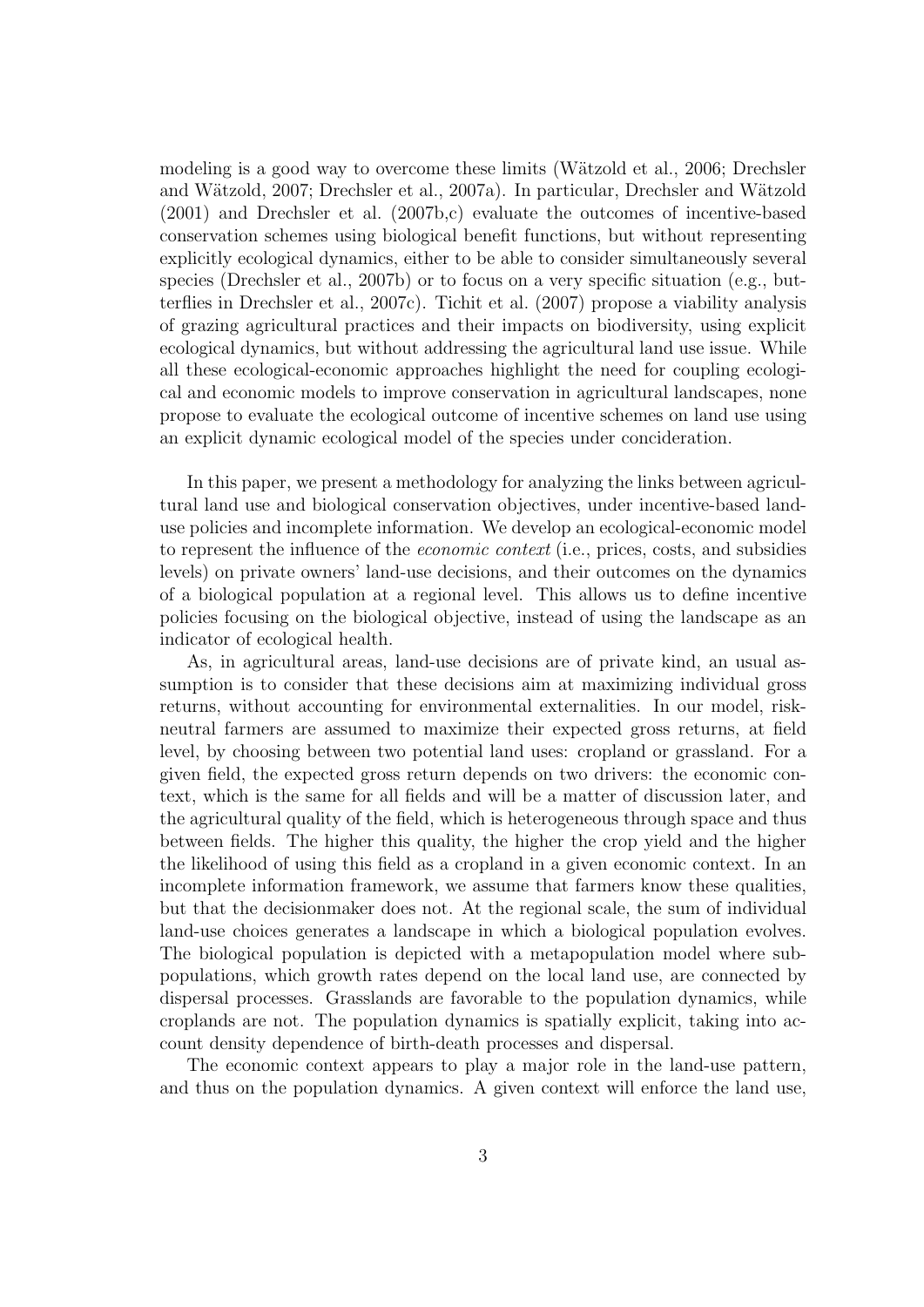defining a threshold such that all fields with an expected yield greater than this threshold will be used optimally as cropland. In a given economic context, the resulting landscape will thus only depend on the soil quality spatial heterogeneity. In order to evaluate the biological outcome for a given economic context and the associated land use, we compute the regional abundance of the species at equilibrium in the resulting landscape. However, in an incomplete information framework, if the agricultural soil qualities is considered to be a missing information for the policymaker, it must be considered as an uncertain variable, and it is of interest to assess the influence of the economic context on the population in terms of probabilities. For this purpose, we generate (randomly) soil quality endowment maps, and compute numerically the agricultural land use and the regional abundance of the species in a given economic context. Monte Carlo simulations give us a probability distribution of the regional abundance. Doing a sensitivity analysis of that probabilistic regional abundance with respect to the economic context, we obtain a statistical link between the biological population and the economic context.

We use our methodology to address the conservation issue. We consider that the conservation objective is to maintain the regional abundance of the population above a given threshold, with a sufficient probability. We then consider two different policy designs to achieve this objective. Firstly, we assume that the decisionmaker uses a subsidy to grassland aiming at maintaining a given landscape, focusing on habitat stability. We use this case as a benchmark representing what is mainly done in the literature. In particular, we determine the level of subsidy required to maintain the landscape in spite of an increase of crop price. Secondly, we assume that the decisionmaker uses a subsidy to grassland which objective is to conserve the population, focusing directly on the biological outcome. In particular, we determine the level of subsidy required to maintain the population above the targeted threshold. We show that this approach using ecological-economic modeling improves the design of conservation policies in two ways. On the one hand, it makes it possible to achieve the conservation objectives at a lower cost, improving the cost-efficiency of the policy. On the other hand, it ensure the achievement of the ecological objective, avoiding to maintain a landscape which is not enough suitable for the species. We illustrate these two policy designs on a case study: the protection of a Passerine bird in a French agricultural landscape in the context of increasing wheat prices.

The remainder of the paper is organized as follows. In section 2, we describe the ecological-economic model linking the agricultural land use to the biological population. In section 3, we propose a methodology based on the computation of the expected regional abundance of the species with respect to the economic context, to address the conservation issue and examine how to maintain the biological population above a targeted threshold. In section 4, we describe how our framework can be developed further by refining each component of the model to address real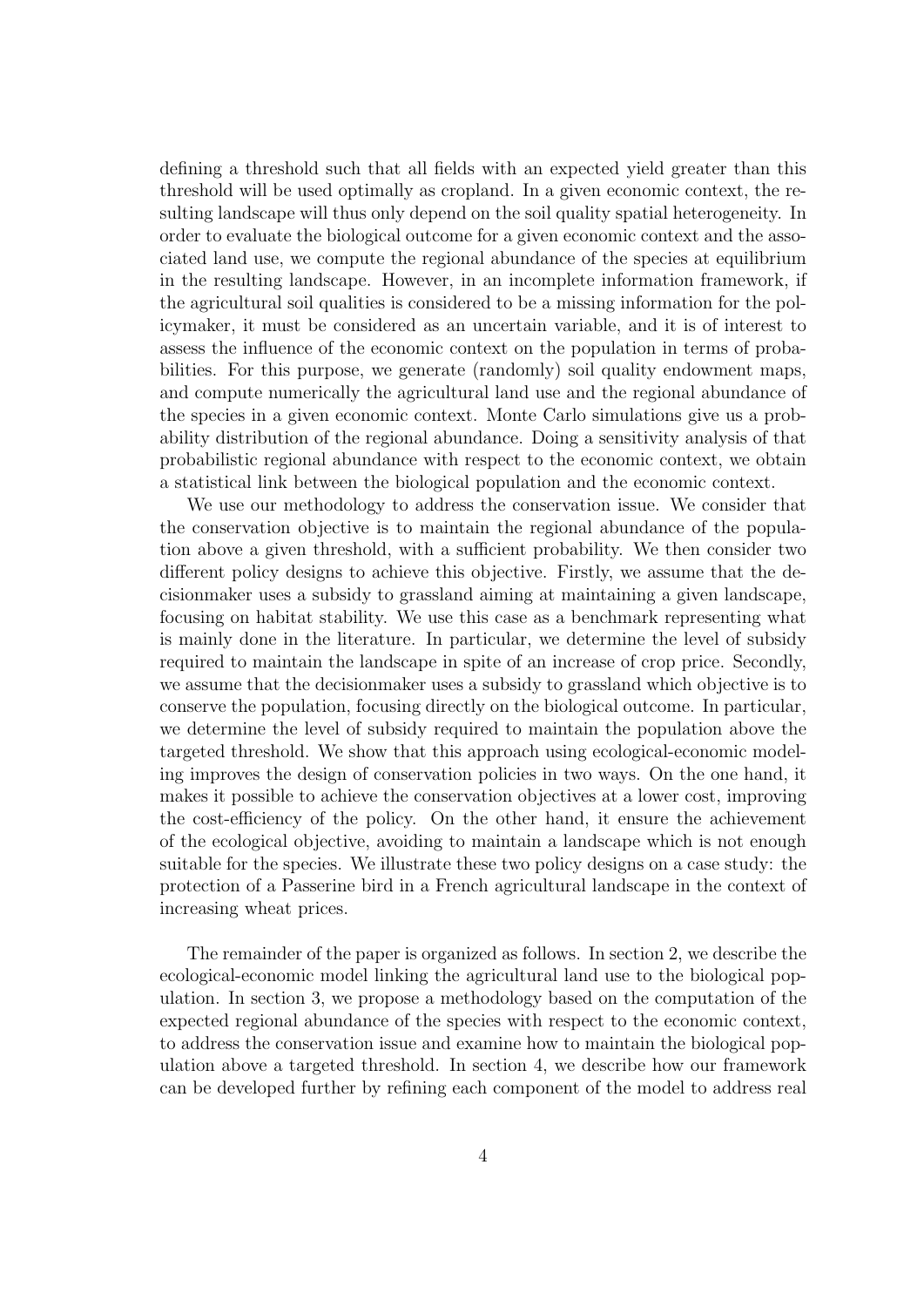conservation issues. We then conclude in Section 5 on the relevance of ecologicaleconomic modeling, accounting explicitly for ecological dynamics, to address biological conservation issues in agricultural landscape. An appendix presents the biological parameter values with a sensitivity analysis.

## 2 The ecological-economic model

We consider an integrated model of agricultural land use and biological population dynamics. The agricultural land use generates a landscape. This landscape is the habitat of a biological population which has a spatially explicit dynamics.

#### 2.1 Agricultural land use generates a landscape

We consider two types of land use: cropland (hereafter  $C$ ) and grassland (hereafter G). At a regional level, the landscape results from the agricultural production decisions for all fields. At the field level, this decision depends on exogenous soil quality that will influence land use choices in farmer's decision process by determining the expected yields.

Regional soil quality map and expected yield The modeled area is represented by a map of I identically shaped, contiguous cells (hereafter fields) arranged in a  $20 \times 20$  regular lattice and whose positions are defined by their centers. Each cell  $i = 1, \ldots, I$  is a field of area  $A_i$ , and each field i has some inherent fertility or quality  $Q_i$  reflecting the local variability of soil quality. For example,  $Q$  might represent the quantity of Nitrogen in the soil that can be used in a sustainable way by the crop each year. This quality is assumed to influence crop yields but not grassland production.

At the regional level, the minimum expected yield  $(Y_{inf})$  and the maximum one  $(Y_{\text{sub}})$  are known, which makes it possible to normalize Q in the range [0, 1] and to define the relationship between soil quality and expected crop yield by the following simple linear relationship<sup>1</sup>

$$
Y(Q) = Y_{inf} + Q(Y_{sup} - Y_{inf}).
$$
\n<sup>(1)</sup>

<sup>&</sup>lt;sup>1</sup>In our approach, the soil quality is represented by a single parameter  $Q$ . The agricultural production function  $Y(Q)$  depends on this unique parameter. For more detailed production functions, especially the Mitscherlich-Baule function, see Frank et al. (1990), Llewelyn and Featherstone (1997) and Kastens et al. (2003). Including such details in the analysis would not modify the approach or methodology, and even not the results from a qualitative point of view. Moreover, in practice, our methodology could be applied by directly computing the potential yield for all soil qualities, and with respect to fertilizer use and other agricultural practices, using crop growth simulation tools like the agronomics models EPIC (Williams et al, 1989), STICS (Brisson et al., 2002) or CROPSYST (Stöckle et al, 2003) among others, defining maps of expected yields instead of concidering soil quality.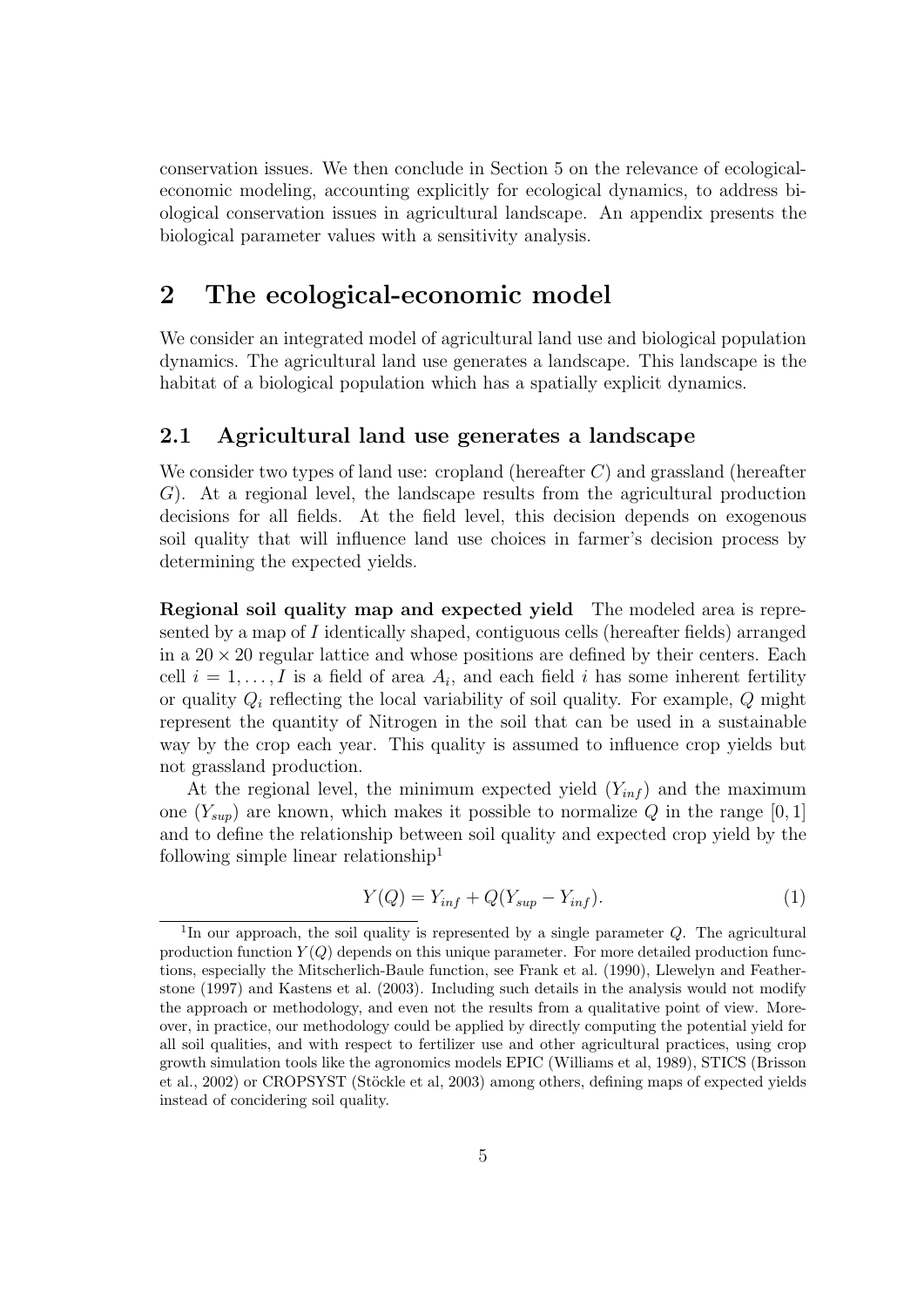We assume that each farmer knows the quality of its field, but that this information is not available to the policymaker. This latter only knows the minimum and maximum potential yields in the area. Fig. 1 represents a given spatial distribution of soil qualities at the regional level.



Figure 1: An example of soil quality map - The soil quality of each field  $i, Q_i$  is drawn with uniform probability distribution in [0, 1].

Agroeconomic decision process Each field is assumed to be owned by a farmer that defines land-use with respect to the associated gross returns.

If a given field i is used as a cropland, i.e., land use is  $C$ , the gross return on that field is  $A_i(Y(Q_i)p_C(t)-c_C(t))$ , where  $Y(Q_i)$  is the expected crop yield on that field in [tons/ha] given by eq. (1),  $p_C(t)$  the crop selling price per unit produced ([euros/tons]), and  $c_C(t)$  a cost per unit area ([euros/ha]).

If a given field i is used as a grassland, i.e., land use is  $G$ , the gross return on that field is  $A_i(p_G(t) + s_G(t))$ , where  $p_G(t)$  is the revenue and  $s_G(t)$  the subsidy per unit area of extensive grassland ([euros/ha]). We assume here that the revenue obtained from extensive grassland does not depend on the soil quality; costs are included in the revenue.

The gross return  $\pi_i(t)$  of field i is thus defined as follows

$$
\pi_i(t) = \begin{cases} A_i(Y(Q_i)p_C(t) - c_C(t)) & \text{if land use is } C\\ A_i(p_G(t) + s_G(t)) & \text{if land use is } G \end{cases}
$$
\n(2)

Each farmer defines land use at field level maximizing the associated expected gross return. We assume that farmers are risk-neutral, which allows us to consider solely the expected yield, and avoid assumptions on the uncertain climatic effect that makes the yield fluctuating around its expected value.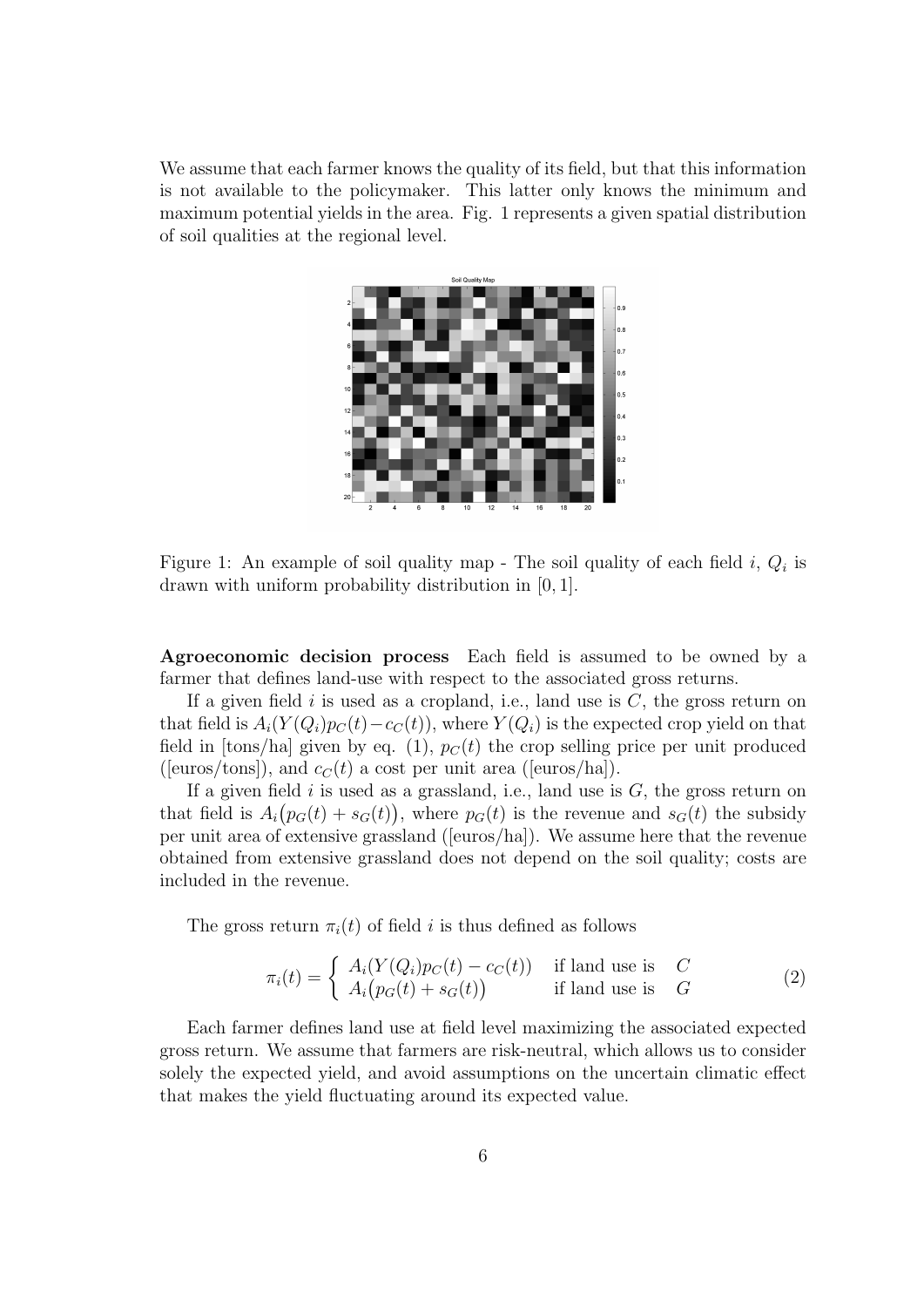Agricultural land use and economic context The land-use decision process thus depends on the relative gross return of both potential land uses, i.e., cropland C or grassland G. A given field i will be used as a cropland if the generated gross return is greater than that of grassland use, which reads  $A_i(Y(Q_i)p_C - c_C) >$  $A_i(p_G + s_G)$ , or equivalently  $Y(Q_i) > (c_C + p_G + s_G)/p_C$ . It means that a field i will be used as a cropland if the expected yield  $Y(Q_i)$  is greater than a threshold that depends on the economic context, i.e., prices, costs, and subsidy levels. The following proxy is used to summarize the economic context (hereafter economic proxy)

$$
\mathcal{E} = \frac{c_C + p_G + s_G}{p_C}.\tag{3}
$$

It corresponds to the ratio of the per area unit cost of cropland use (including opportunity costs of not using the land as grassland) ([euros/ha]) over the per production unit benefit of crop production ([euros/tons]). This proxy is homogeneous to a yield ([tons/ha]). It represents the minimum crop yield for a field to be used optimally as a cropland. As we assume that farmers know the expected yields and are optimizing their gross return at field level, in a given economic context, a given soil quality map will result in a unique landscape. The economic proxy will thus determine the landscape, as any field  $i$  having an expected crop yield greater than the economic proxy, i.e., if  $Y(Q_i) > \mathcal{E}$ , will be used as cropland.

Land use decisions at field level generate a landscape of croplands and grasslands. The landscape is thus a spatial pattern of fields endogenous to the model. Fig. 2 represents a given landscape.



Figure 2: Landscape resulting from agricultural land use. Fields G are green  $(\text{dark})$  and C are yellow (/clear). That landscape has been obtained by comparing the soil quality,  $Q_i$ , to 0.5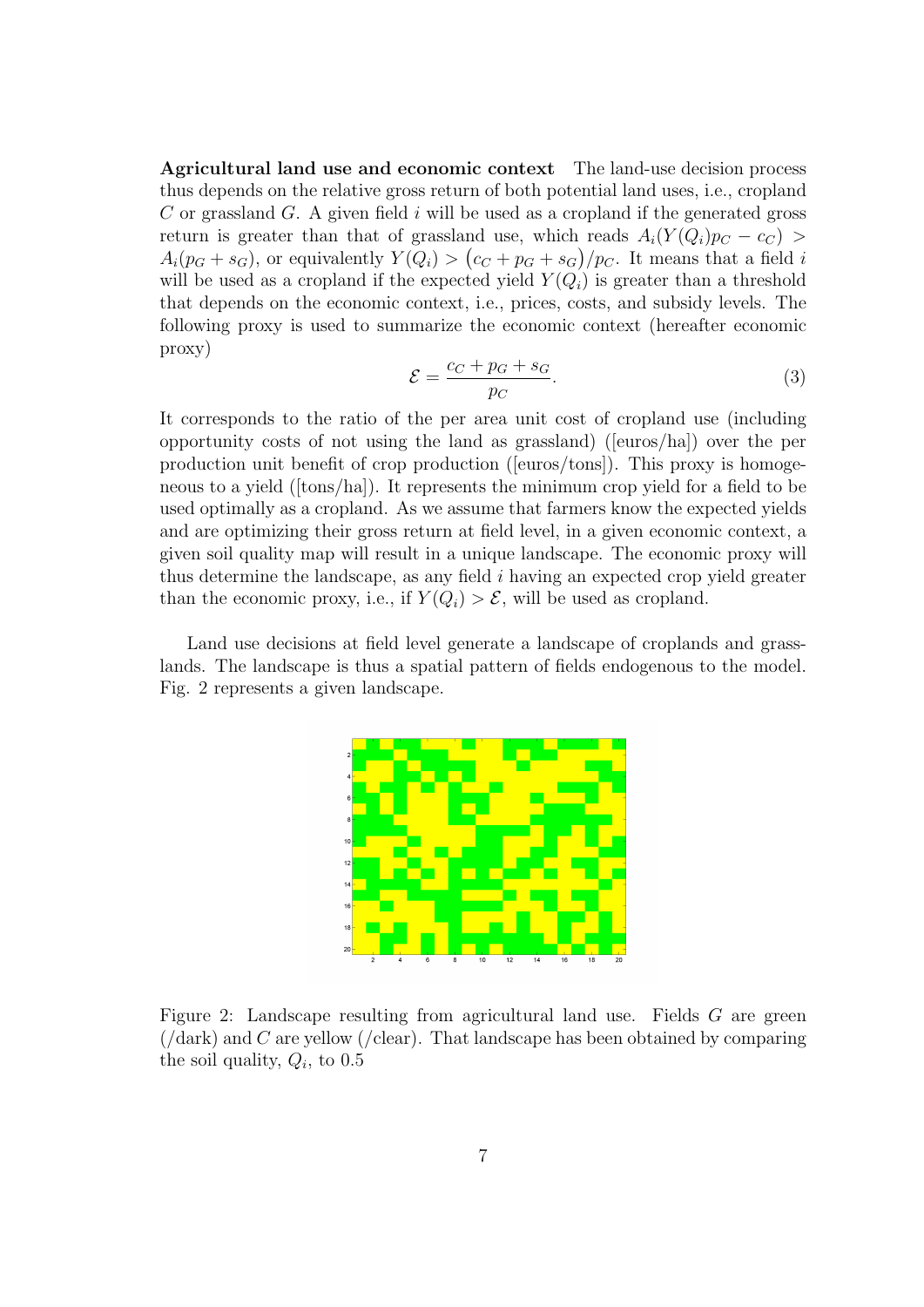#### 2.2 The landscape is an habitat for a biological population

The landscape is an habitat for a biological population.<sup>2</sup> This population is depicted with a metapopulation model where subpopulations, whose growth is affected by the local land use type, are connected by dispersal processes.<sup>3</sup> At the field level, the population dynamics is positively influenced by grassland and negatively by cropland. We thus assume that the population growth is positive on grassland and negative elsewhere. Population dynamics result from a local, field-scale growth process with population regulation, and a dispersal process connecting the various sub-populations by exchanging individuals. The growth process at the field scale happens during the interval  $[t, t + h)$  (with h smaller than one) and the dispersal process connecting local populations during  $[t + h, t + 1]$ .

**Population growth** The local growth in each field i, during  $[t, t+h)$ , is modeled according to a Ricker growth function:

$$
N_{i,t+h} = N_{i,t} \exp\left(r_{i,t}(1 - \alpha_{i,t} N_{i,t}/K)\right)
$$
\n(4)

where the maximum growth rate  $r_{i,t}$  depends on the land use of field i at time t (with only two possible values:  $r_G > 0$ , or  $r_C < 0$ ) and  $\alpha_{i,t}$  is a correction term with value of zero whenever the growth rate is negative and one otherwise. Such a correction is necessary to ensure that the population always decreases when the local abundance is above the carrying capacity. That discrete-time model can generate complex dynamics (see, e.g., Kot, 2001) but only for large values of  $r$  that will not be considered here, so that it only exhibits logistic population growth. We implement a cutoff in the model: below density  $N_{thresh}$  the population size is set to zero (to avoid considering irrelevant, fractional abundances).

Dispersal The local dynamics within the I fields are linked by dispersal processes during  $[t + h, t + 1]$  according to

$$
N_{i,t+1} = N_{i,t+h} + \sum_{j \neq i} D_{ij}(N_{j,t+h} - N_{i,t+h})
$$
\n(5)

where  $D_{ij}$  is the proportion of individuals that disperses from field i to field j as a function of the distance between fields  $d_{ij}$  (calculated w.r.t. their centroids) and that is determined by

$$
D_{ij} = \beta \frac{f(d_{ij})}{\sum_{j \neq i} f(d_{ij})}
$$
\n
$$
(6)
$$

<sup>2</sup>We think mainly of small mammals or birds living in fields, but it might be also insects, or even plants.

<sup>3</sup>Such dispersal models are usual, for example in spatial fishery modeling (Sanchirico and Wilen, 1999, 2005).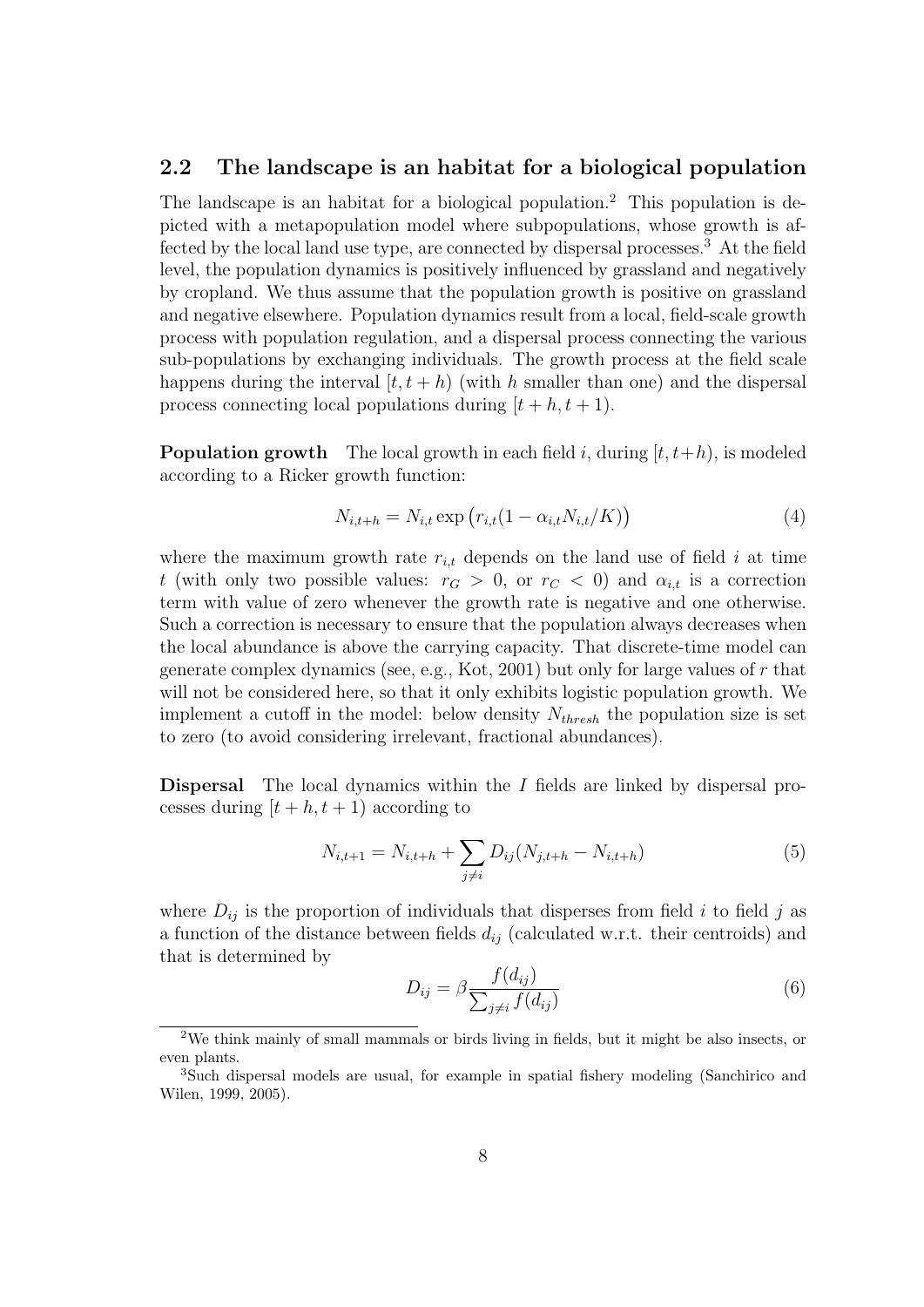The parameter  $\beta$  is the percentage of disperser individuals in a field and f is a 2D Gaussian dispersal kernel (integrating to 1) reflecting the declining strength of dispersal with distance

$$
f(d) = \frac{1}{2\pi\sigma^2} \exp\left(-\frac{d^2}{2\sigma^2}\right) \tag{7}
$$

The parameter  $\sigma$  is the dispersal range, which is expressed in units of inter-field distance (1 inter-field distance  $=\frac{1}{p}$  where p is the length of the lattice, equal to 20 here). To avoid edges effects, margins are wrapped around so that dispersal happens between fields located at opposite edges of the lattice.<sup>4</sup>

When growth rates are unequal but constant over time, this model has a inhomogeneous positive equilibrium (see appendix) whose spatial arrangement is determined by the distances between patches and the shape of the dispersal kernel. When habitat types, and thus growth rates, are constant over time, the population as a whole is a generalized source-sink system where biomass flows from fields with positive growth rates toward fields with negative growth rates.

Fig. 3 represents the evolution of the population through time in a given fixed landscape. The population reaches an equilibrium quite quickly (before  $t = 40$ ).



Figure 3: (a) Soil Quality Map (b) Population dynamics snapshots for various times and a landscape half-made of grassland. Parameters :  $r_C = -0.1, r_G =$  $+0.1, \beta = 0.25, \sigma = 1, K = 30, N_{thresh} = 2$ 

<sup>4</sup>Egdes effects might be important for the population dynamics of several species in fragmented habitats. However in our case we consider that the habitat above the edges is similar, and therefore using toroidal boundaries makes sense.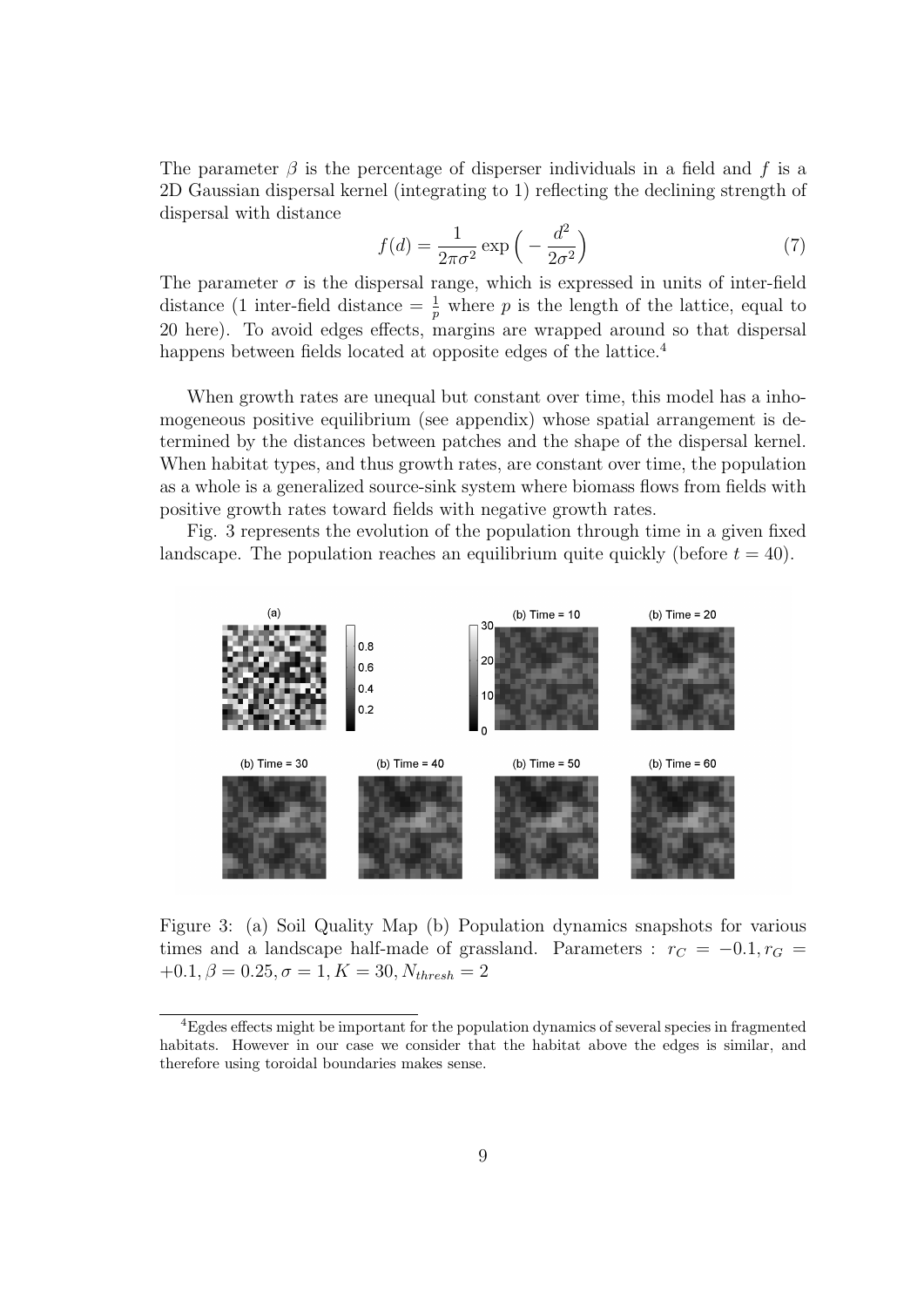Regional abundance as a function of the economic context In order to link the agricultural land use to the biological population, we aim at defining what would be the regional abundance in the long run with respect to the economic context.

In any given landscape, running the population dynamic model makes it possible to define the "virtual" long-run regional abundance on this landscape, which is the theoretical abundance toward which the population would converge if this particular landscape was maintained. The previous Fig. 3 illustrates such a longrun dynamics. The long run regional abundance is obtained by summing the fields abundances  $(N_{i,t})$  at equilibrium. It reads:

$$
\lim_{t \to \infty} N_t = \sum_{i=1}^I \lim_{t \to \infty} N_{i,t}.
$$
\n(8)

This equilibrium regional abundance is taken as an indicator to assess the health of the biological population. In our simulations, the population starts at  $1/3$  of the local carrying capacity  $K$ . Although we compute the equilibrium regional abundance at  $t = 100$ , the equilibrium is usually reached before  $t = 40$  for the parameters we used (see Fig. 3). Such fast convergence justifies the use of an equilibrium abundance as a proxy of the population.

As it influences the population dynamics, the landscape will have an impact on the regional abundance. Moreover, for a given soil quality map, the landscape will vary with respect to the economic context, so will the regional abundance. Fig. 4 represents, for a given soil heterogeneity map, the long run abundance of the population in various economic context. The population dynamics seems very sensitive to the economic context. It would be of interest to define the regional abundance indicator with respect to it, i.e., with respect to the economic proxy  $\mathcal{E}$ .

## 3 Biological conservation

In this section, we examine how our ecological-economic methodology can be used to address the conservation issue. Firstly, we define a way to evaluate the probabilistic regional abundance with respect to the economic context, and introduce a conservation objective. Secondly, two kind of policy measures for biological conservation are examined. The first one aims at maintaining landscapes for habitat conservation, as usually in the literature, which can be used as a benchmark. The second one aims at protecting directly the population, using our ecologicaleconomic results. Thirdly, a case-study is presented, for illustrating purposes.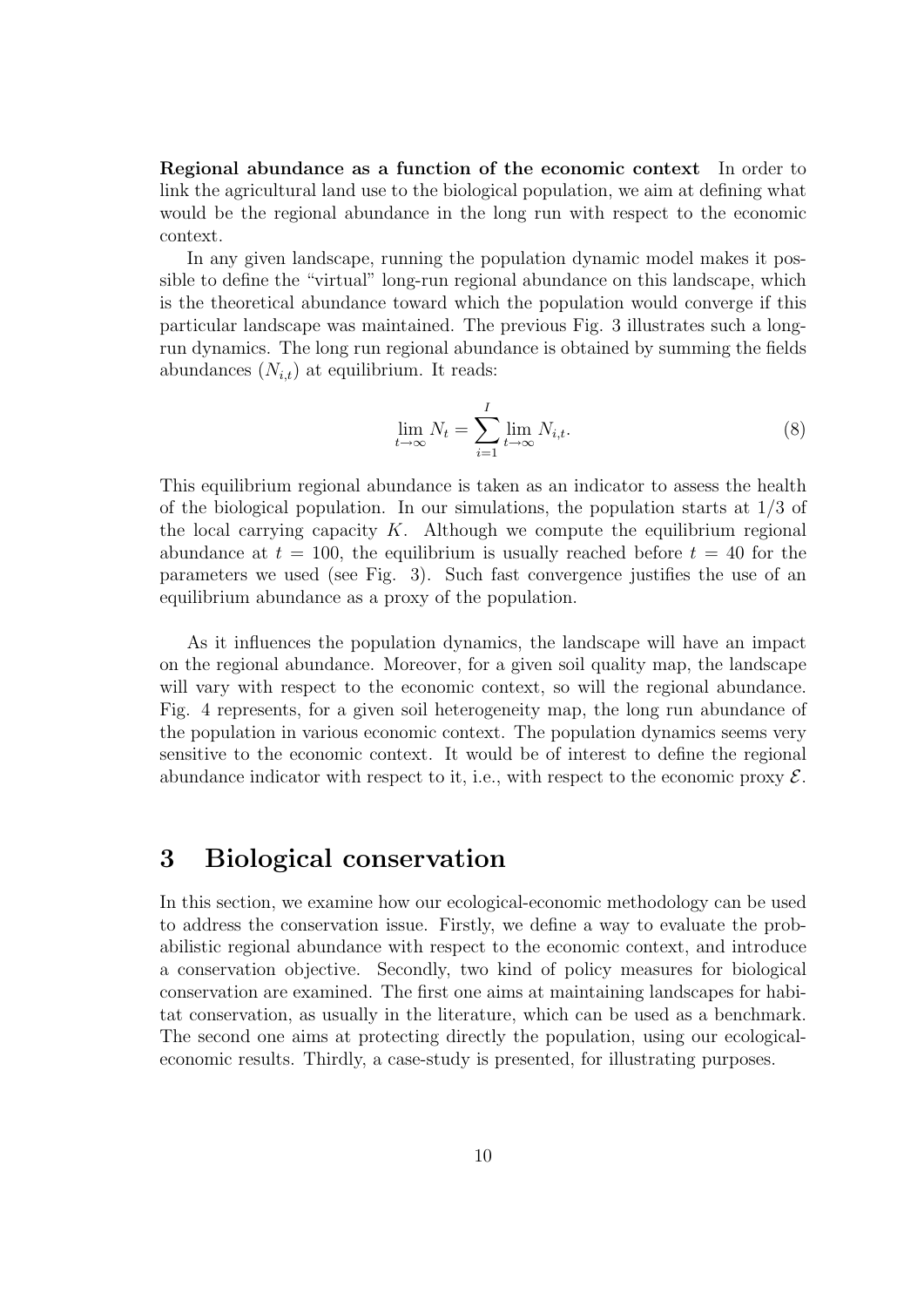

Figure 4: Spatial population patterns at equilibrium, for a given soil quality map, with respect to various economic proxies.  $r_C = -0.1, r_G = +0.1, \beta = 0.25, \sigma =$  $1, K = 30, N_{thresh} = 2$ 

#### 3.1 Conservation under incomplete information

The landscape is the result of an interaction between the economic context and a soil quality map. Under incomplete information, decisionmakers do not know the spatial distribution of soil quality. It is thus impossible for them to assess what exactly would be the landscape in a given economic context, and thus to evaluate the regional abundance of the population to be conserved. We thus assume that the soil quality map is an unknown information for them, and that they treat it as an uncertainty. This assumption has two motivations. First, it allows us to tackle the incomplete information issue. Second, it allows us to avoid the dependency of the results to a particular soil quality distribution. Under this assumption, the the link between the economic context and the regional abundance presented in the last section must be extended to a stochastic framework.<sup>5</sup>

 ${}^{5}$ This assumption could be relaxed: It would be possible to apply our methodology to a given real agricultural territory, with know soils qualities, for example using a GIS system instead of our simple grid. However, other sources of uncertainty would have to be accounted for in turn, for example to represent the uncertainty in the land-use decision process which may be more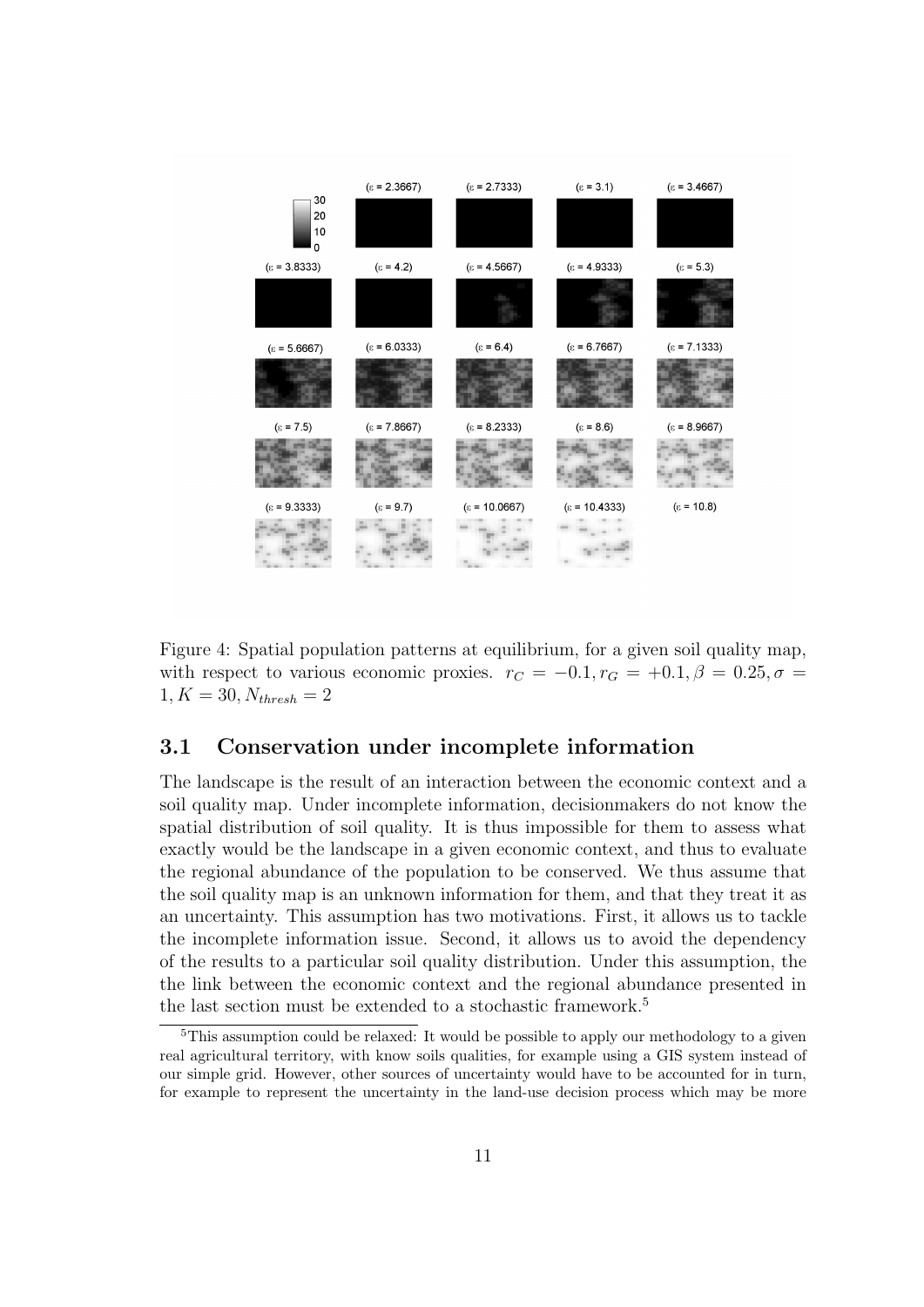Probabilistic regional abundance as a function of the economic context To establish a probabilistic link between the economic context and the regional abundance, we generate randomly a large number of soil qualities maps.<sup>6</sup> In a given economic context  $\mathcal{E}$ , we compute the regional abundance, defined by eq. (8), for all the landscapes resulting from the generated soil quality maps. We then compute the frequency of a having the regional abundance at equilibrium within intervals  $[n, n+\Delta n]$ . Using a Monte Carlo approach, we approximate the probability distribution of abundances by the computed frequency, providing an estimator of  $P(n < N(\mathcal{E}) < n + \Delta n)$ . Although the population model is deterministic, the regional abundance  $N(\mathcal{E})$  is, from the incompletely informed decisionmaker's point of view, a random variable depending on the random distribution of soil qualities. Fig. 5 represents some frequency distributions for various economic contexts.



Figure 5: Frequency distribution of regional abundance for economic contexts: (a)  $\mathcal{E} = 4.57$ , (b)  $\mathcal{E} = 6.40$ , (c)  $\mathcal{E} = 8.23$ , (d)  $\mathcal{E} = 10.07$ .

A sensitivity analysis is then carried out, considering a range  $[\mathcal{E}_{inf}, \mathcal{E}_{sup}]$  of economic proxies. It defines the regional abundance  $N(\mathcal{E})$ , defined as a statistical

complex than suggested by the simple rule defined by eq.(2).

<sup>&</sup>lt;sup>6</sup>Since we assumed the quality to be a bounded variable in  $[0, 1]$ , we choose the simplest quality distribution: for each field, agricultural quality is sampled from a uniform distribution on  $[0, 1]$ . For the sake of simplicity, we do not consider spatial autocorrelation of quality between fields, but it could easily be included. However, such an extension is not of the essence. It is of the essence to emphasize the relevance of ecological-economic modeling to address biological conservation issue, as a complement to usual approaches focusing on landscape suitability.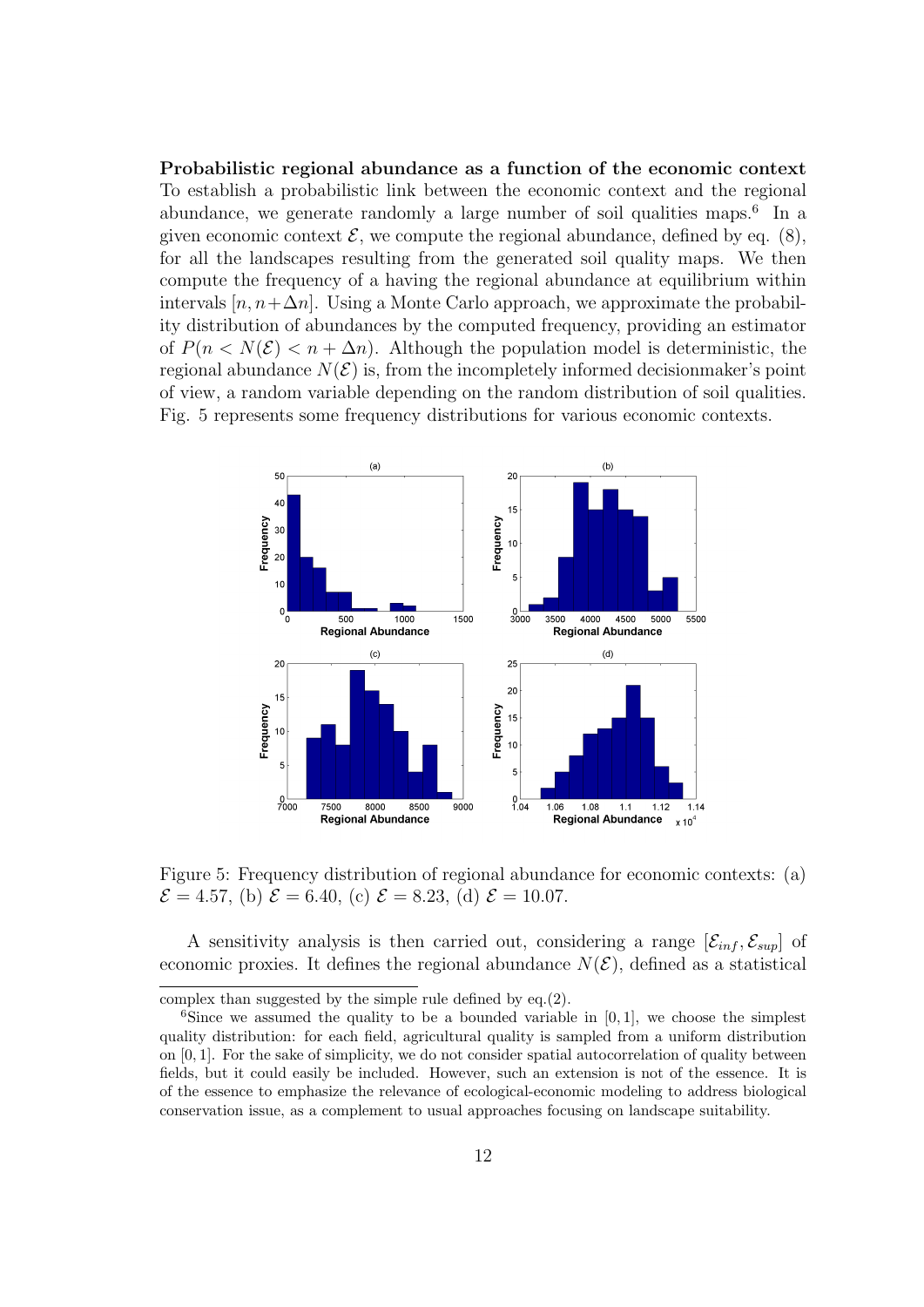distribution, as a random variable depending on  $\mathcal{E}$ . To sum up the influence of the economic context on the regional abundance, we characterize each distribution of aundance with its mean and variance. Fig. 6 represents mean value ( $\pm$  standard deviation) of the regional abundance with respect to the economic proxy.



Figure 6: Expected  $(\pm$  standard deviation) regional abundance N w.r.t. the economic proxy  $\mathcal E$ 

The conservation objective We assume that the conservation objective is to maintain the regional population above a threshold  $N_{min}$ , which is a target for a sustainable, healthy population. We thus want the constraint  $\lim_{t\to\infty} N_t \geq N_{min}$  to be satisfied at equilibrium. As, from the decisionmaker point of view, the regional abundance is a random variable, we focus on the probability that this abundance is above the targeted threshold, i.e.,  $\mathbb{P}(\lim_{t\to\infty} N_t \geq N_{min})$ . The probability that this objective is achieved with respect to the economic proxy  $\mathcal E$  is represented in Fig. 7.

We also assume a given acceptable risk level (a probability of failure  $\alpha$ ). The conservation objective is thus to have  $\mathbb{P}(\lim_{t\to\infty} N_t \geq N_{min}) \geq 1-\alpha$ . In our simulations we set  $N_{min}$  to 1/10 of the maximum regional carrying capacity (i.e., the carrying capacity if all fields were used as grasslands, which is equal to  $400 \times$  $K = 12000$  in our numerical example) which implies  $N_{min} = 1200$ , and  $\alpha$  to 5%.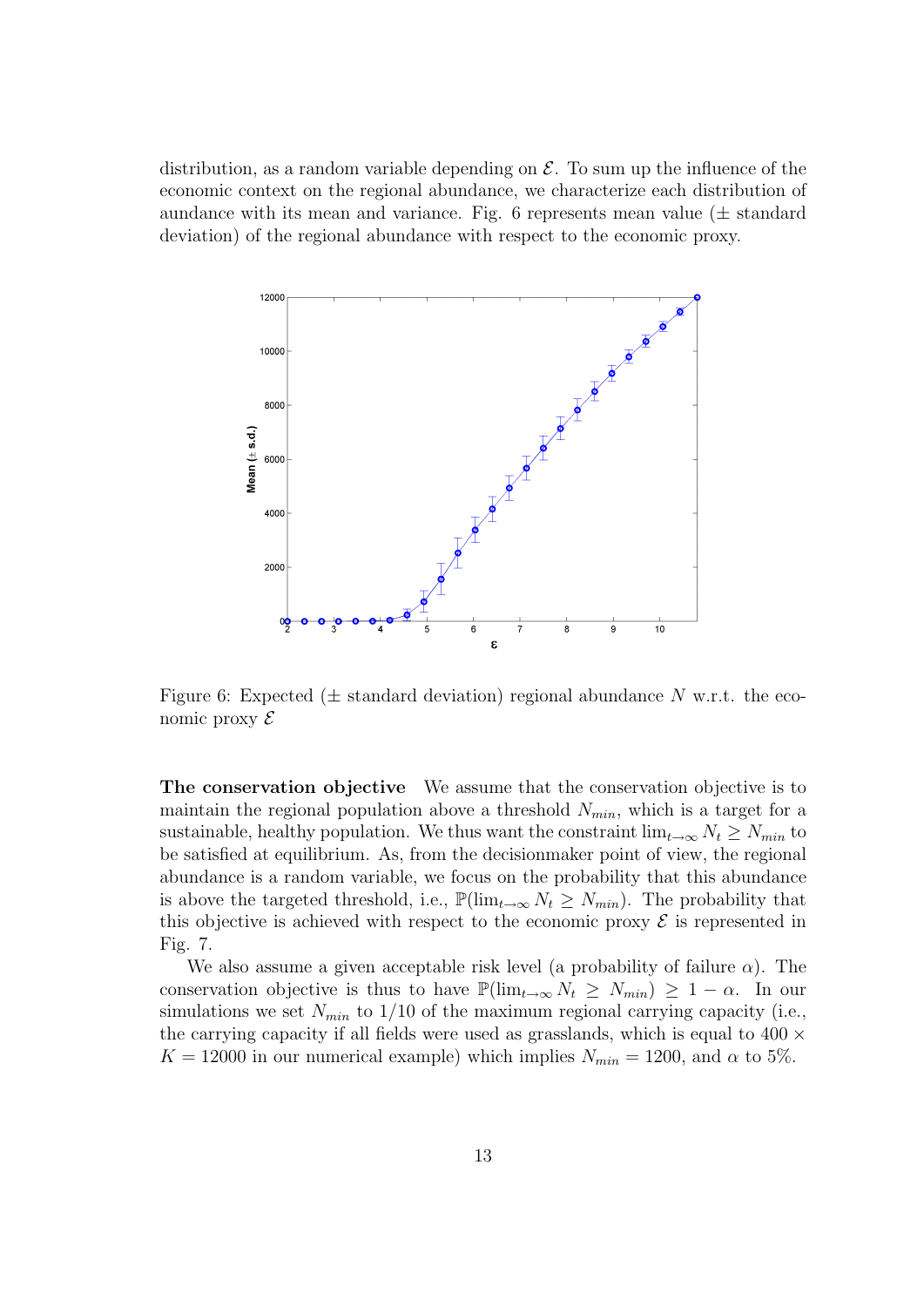

Figure 7: Probability to achieve the conservation objective with respect to the economic context:  $\mathbb{P}(\lim_{t\to\infty} N_t(\mathcal{E}) \geq N_{min})$ 

#### 3.2 Mitigating agricultural market effects by incentive-based policies

At the regional level, land use changes can occur under the influence of agricultural market prices evolution. In our particular case, an increase of crop price  $p<sub>C</sub>$  would make it profitable to use more land as cropland, as the economic proxy defining the threshold between land uses would increase. In this subsection, we examine two potential ways to cope with the consequences of such a change on the abundance of a species, by defining incentive policies to protect the biological population. A widely used instrument is the per hectare subsidy, in spite of its high cost to get efficiency (Gottschalk et al., 2007). First, we consider a case in which the decision maker focuses only on the landscape stability, with respect to some underlying habitat suitability index. Second, we consider the case in which the decision maker has information on the population dynamics, and targets the population maintain without focusing on landscape.

#### 3.2.1 The cost of landscape stability

We first consider the case in which a decisionmaker addresses the conservation issue by providing an incentive to preserve, by maintaining grassland, a particular landscape in which the population is assumed to be safe. The crop price is assumed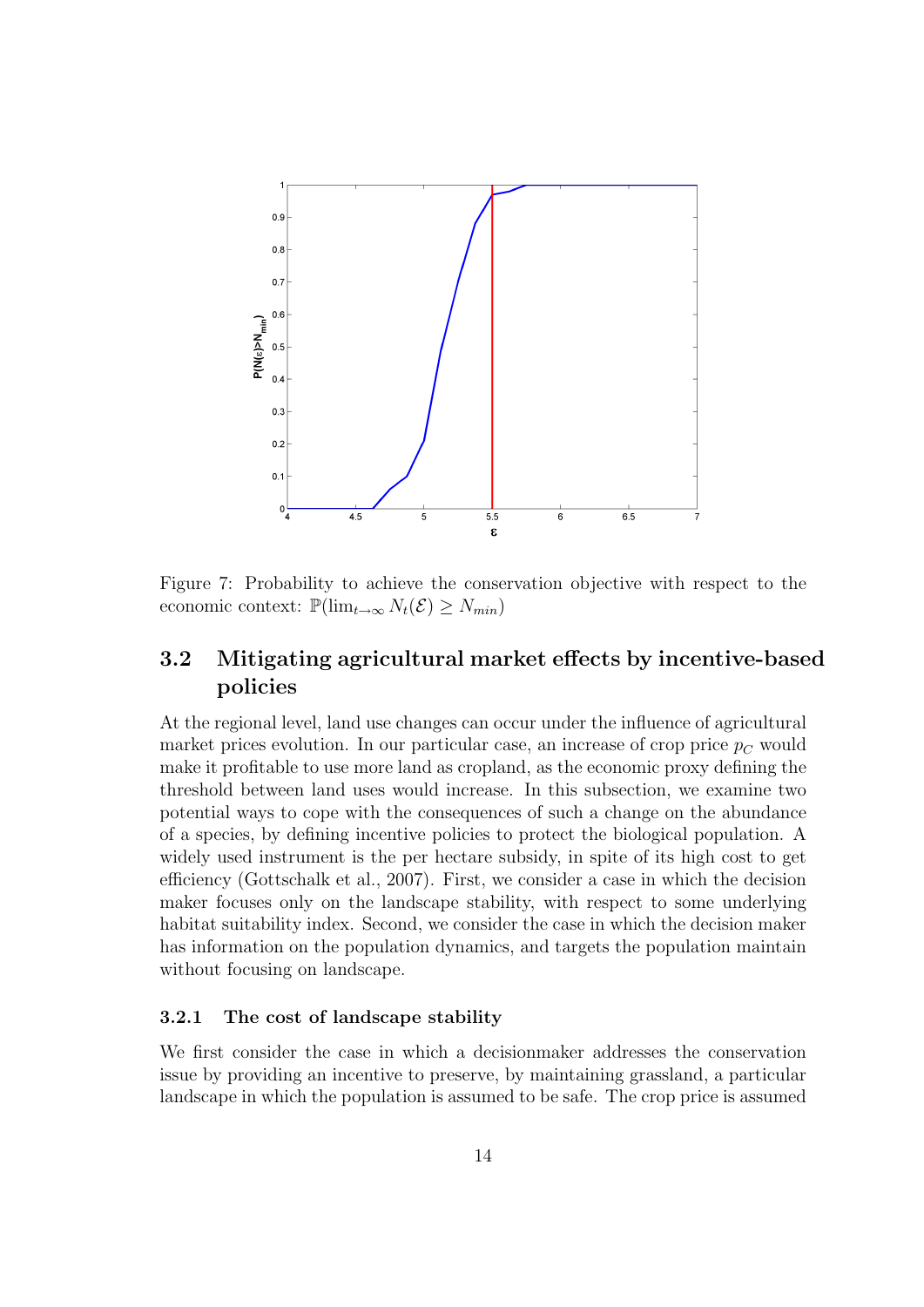to change from  $p_C^1$  to  $p_C^2$ , which results in a variation  $\Delta p_C = p_C^2 - p_C^1$ . We assume that the decisionmaker aims at maintaining the initial landscape, which resulted from the economic context associated to crop price  $p_C^1$  and grassland subsidy  $s_G^1$ (grassland revenue  $p<sub>G</sub>$  and crop costs  $c<sub>C</sub>$  are supposed to stay constant), thus the benchmark economic proxy  $\mathcal{E}^{\sharp} = \frac{p_G + c_C + s_G^1}{p_C^1}$ . Let us recall that the economic proxy is determined by economic variables (prices, costs, and subsidies), so that an increase in crop prices (the same argument could be developed for a decrease in related production costs) would imply a change in land use and then a modification of the landscape. However, such a change can be compensated for by an increase of the public subsidies to grassland. We aim at defining what should be the change of the subsidy amount  $\Delta s_G = s_G^2 - s_G^1$  that would be necessary to keep the economic proxy constant in spite of the price change  $\Delta p_C$ , and thus keep the landscape stable.

The new economic context reads  $\mathcal{E}^2 = \frac{p_G + c_C + s_G^2}{p_C^2} = \frac{p_G + c_C + \Delta s_G + s_G^1}{\Delta p_C + p_C^1}$ . If the economic proxy is to be kept constant, we must have  $\mathcal{E}^2 = \mathcal{E}^{\sharp}$ , which implies

$$
\mathcal{E}^{2} = \mathcal{E}^{\sharp}
$$
\n
$$
\Leftrightarrow \frac{p_{G} + c_{C} + \Delta s_{G} + s_{G}^{1}}{\Delta p_{C} + p_{C}^{1}} = \frac{p_{G} + c_{C} + s_{G}^{1}}{p_{C}^{1}}
$$
\n
$$
\Leftrightarrow p_{C}^{1}(p_{G} + c_{C} + \Delta s_{G} + s_{G}^{1}) = (p_{G} + c_{C} + s_{G}^{1})(\Delta p_{C} + p_{C}^{1})
$$
\n
$$
\Leftrightarrow p_{C}^{1}\Delta s_{G} = \Delta p_{C}(p_{G} + c_{C} + s_{G}^{1})
$$
\n
$$
\Leftrightarrow \Delta s_{G} = \Delta p_{C}\frac{p_{G} + c_{C} + s_{G}^{1}}{p_{C}^{1}}
$$
\n
$$
\Leftrightarrow \Delta s_{G} = \Delta p_{C}\mathcal{E}^{\sharp}
$$
\n(9)

It would thus be necessary to increase the subsidy level of an amount that is equal to the increase in crop prices  $\Delta p$  multiplied by the reference economic proxy  $\mathcal E$  (which is the yield of the marginal land used as cropland). That simple equation gives the decisionmaker a way to compensate for an increase in crop prices so that, from the farmers' point of view, the economic proxy stays constant and therefore land use does not change, which leads to a stable landscape. In particular, if there was no initial subsidy for grassland, the subsidy to be created to maintain a landscape associated with an economic context  $\mathcal{E}^{\sharp}$  when there is a price variation  $\Delta p_C$  is  $s_G^{LS} = \Delta p_C \mathcal{E}^{\sharp}$  ("LS" for Landscape Stability).

#### 3.2.2 The cost of population conservation

We now consider the case in which the decisionmaker aims at conserving the population, and has information on its biological dynamics and the link between the economic context and the regional abundance. Our methodology makes it possible to define and compute numerically the minimal economic proxy  $\mathcal{E}^*$  necessary to maintain the abundance above the level  $N_{min}$  with risk  $\alpha$ , i.e., the minimal proxy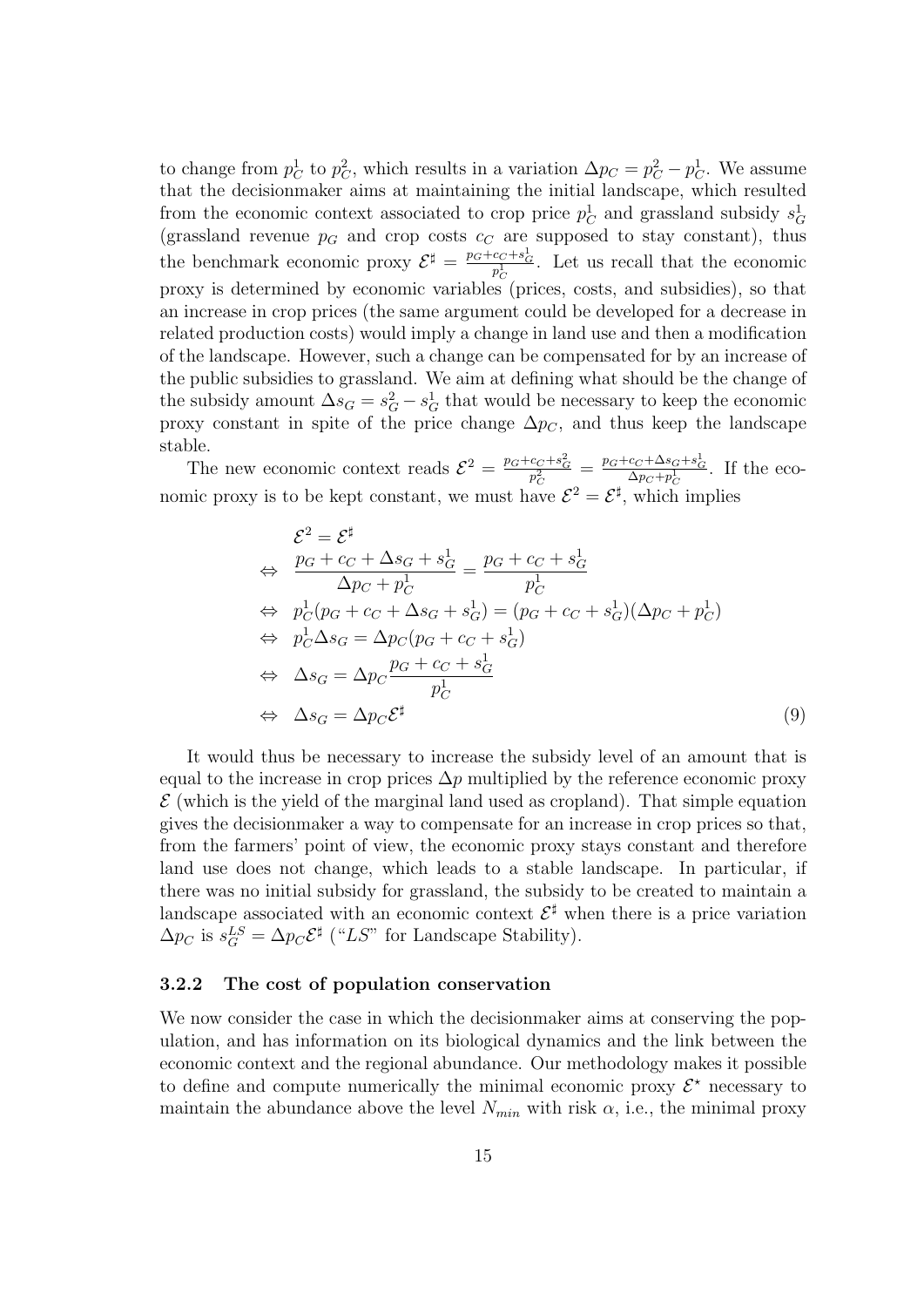that makes it possible to achieve the conservation objective  $N \geq N_{min}$  with a probability greater than  $1 - \alpha$ . This level is represented by the vertical line on Fig.7. It is of interest to use that information in designing conservation policies. For that purpose, for given prices and costs, we compute the level of subsidies  $s_G^{\star}$ that would result in an economic proxy equals to  $\mathcal{E}^*$ . Given  $\mathcal{E}^*$ , we have

$$
\mathcal{E}^{\star} = \frac{p_G + c_C + s_G^{\star}}{p_C},\tag{10}
$$

which leads to

$$
s_G^* = p_C \mathcal{E}^* - (p_G + c_C). \tag{11}
$$

Note that this subsidy level could be negative, depending on the economic context and on the biological dynamics of the species (that will influence the level of  $\mathcal{E}^{\star}$ ), which means that a subsidy is not always necessary to achieve the conservation objective. In particular, it may not be necessary to compensate for a change in crop price by an increase of subsidy as long as the economic proxy stays above the threshold  $\mathcal{E}^*$ .

This result allows us to compare the optimal subsidy level required to achieve the biological conservation objective to the optimal subsidy level to keep the landscape stable, i.e.,  $s_G^{LS}$  defined in the previous subsection. Let us assume that we start from a situation without subsidies  $(s_G^1 = 0)$ , characterized by an economic proxy  $\mathcal{E}^{\sharp} = \frac{p_G + c_C}{n^1}$  $p_C^{i+cc}$ , and consider a change in crop price, from  $p_C^1$  to  $p_C^2$ . As shown before, landscape stability requires a subsidy  $s_G^{LS} = (p_C^2 - p_C^1)\mathcal{E}^{\sharp} = p_C^2 \mathcal{E}^{\sharp} - (p_G + c_C)$ . From our ecological-economic results, we know that  $s_G^* = p_C^2 \mathcal{E}^* - (p_G + c_C)$ . The close mathematical form of these two expressions makes it easy to compare them. There are two possibilities:

If  $\mathcal{E}^{\sharp} \geq \mathcal{E}^*$ , which should be the case if the initial landscape associated to the proxy  $\mathcal{E}^{\sharp}$  was assumed to make the conservation of the population possible, the subsidy for landscape stability  $s_G^{LS}$  would be higher than  $s_G^*$ . It means that the objective could be achieved with a lower subsidy level.

On the contrary, if  $\mathcal{E}^{\sharp} \leq \mathcal{E}^{\star}$ , the subsidy for landscape stability  $s_G^{LS}$  would be lower than  $s_G^*$ , which is the minimal one required to achieve the conservation objective. It means that the conservation objective would not be achieved by a landscape stability approach.

Considering the population dynamics instead of habitat suitability can thus result in the definition of more efficient policy instruments, in the sense that the conservation objective would be achieved, with minimal cost.

### 3.3 An application case: High crop prices, grassland preservation, and biological conservation

In recent years, crop prices have increased, because of various factors. The main driving factor was the combination of an increasing demand on food markets, and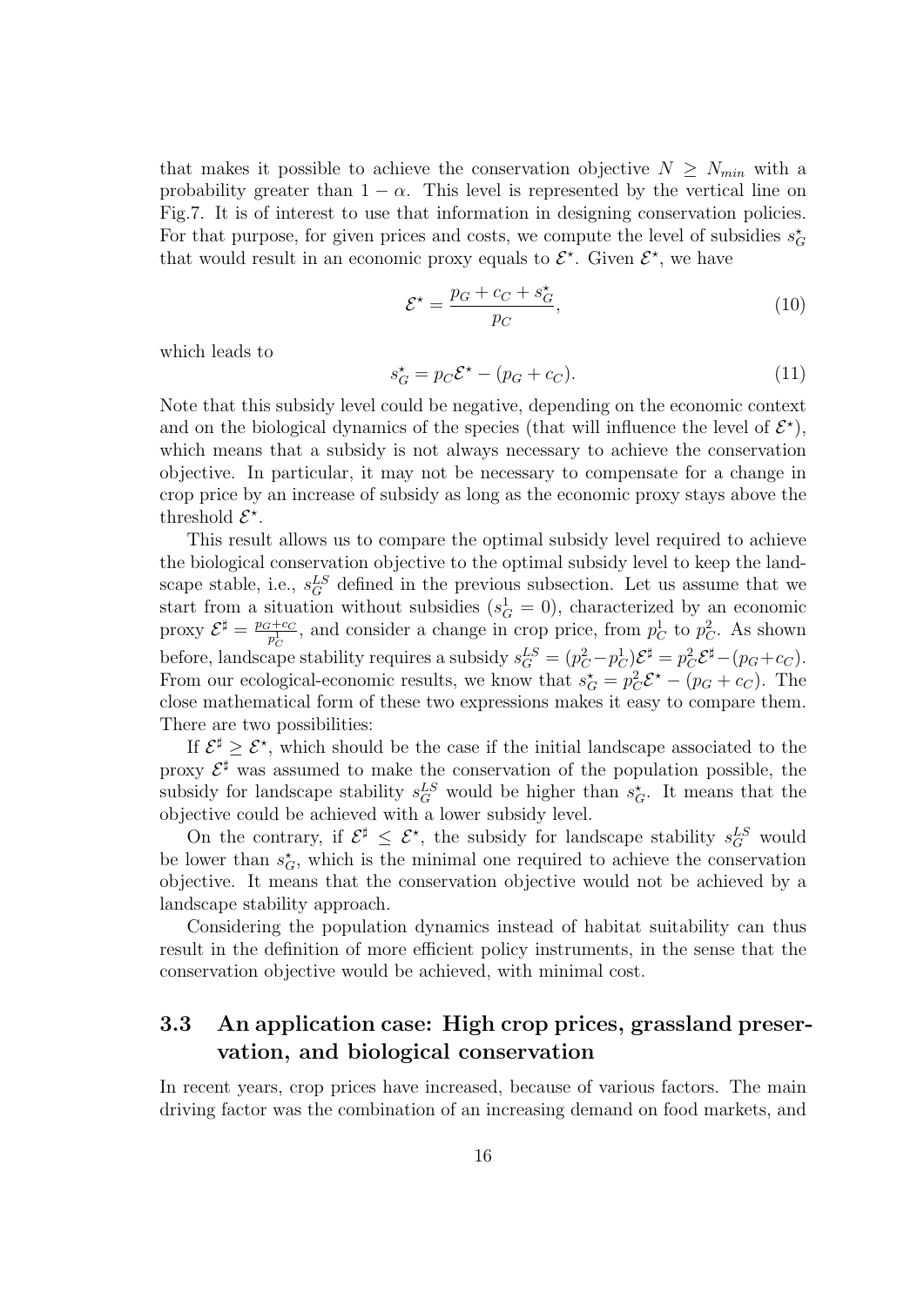a reduction of stocks worldwide (due to several low production years). In order to apply our methodology with some realistic parameters, we can apply it to a simplified representation of a European agricultural landscape. We want to assess the potential impact of a change in the agricultural prices, from low commodities prices to high prices, on the long run dynamics and abundance of some Passerine bird. Our stylized model does not aim at reproducing any particular system but rather at providing some qualitative results with biologically and economically meaningful orders of magnitude. Therefore, we take the wheat production as the reference for the cereal production system, and assess the theoretical effect of a change of price on a (theoretical) small bird population. We thus consider two potential land-uses: grasslands or cropland.

This illustration is inspired from the Plaine de Niort (Deux-sèvres, France) case-study. For agronomic and economic data, we refer to Girard (2006) and Desbois and Legris (2007). For biological parameters, we refer to the appendix. The minimum expected potential yield of wheat in the area is  $Y_{inf} = 2$  t/ha (tons per hectare) and the maximum potential yield is  $Y_{max} = 10.8$  t/ha. We consider two different economic contexts to illustrate our approach, starting from low cereal prices to high cereal prices. In the initial context (2006 data), the price is  $p_C^1 = 115$  euros/t (euros per ton). In a new context (2008 data), the price is  $p_C^2 = 220$  euros/t (more favorable to wheat production). The costs of production are  $c_c = 422$  euros/ha. We assume that the benefits for the grassland do not change between the two periods, and consider that it is equal to the opportunity cost of alfalfa. It leads to  $p<sub>G</sub> = 191$ euros/ha (including costs). The initial subsidy level is  $s_G^1 = 278$ euros/ha.

With the considered biological parameters, we have  $\mathcal{E}^* = 5.667$ . According to our ecological-economic model, for an economic proxy such as that of 2006 ( $\mathcal{E}^1$  = 7.74) the long-run mean regional abundance of the species would be slightly above the minimal target conserving at least 1200 with 95% probability. In contrast, for the 2008 economic proxy ( $\mathcal{E}^2 = 4.05$ ), the long-run mean regional abundance of the species would be below the targeted threshold. The change in the economic context would thus have a negative impact on the biological population, jeopardizing the conservation objective. It could motivate a public policy to ensure conservation.

If the objective of the decision maker is to maintain the 2006 landscape, according to our results, the increase of the subsidy amount should be  $\Delta s_G = \Delta p_C \mathcal{E}^1 =$ 812.7 euros/ha, leading to a total subsidy level of  $s_G^{SL} = 1090.7$  euros/ha.<sup>7</sup>

If the objective of the decision maker is to conserve the population, the increase of the subsidy amount should be  $s_G^* = 633.74$ , which represents "only" an increase of 355.74 euros per hectare instead of the previous 812.7 euros per hectare.

<sup>7</sup>Such a level of subsidy could seem huge to the reader. However current subsidies can reach more than 500 euros per hectare of grassland in the considered area.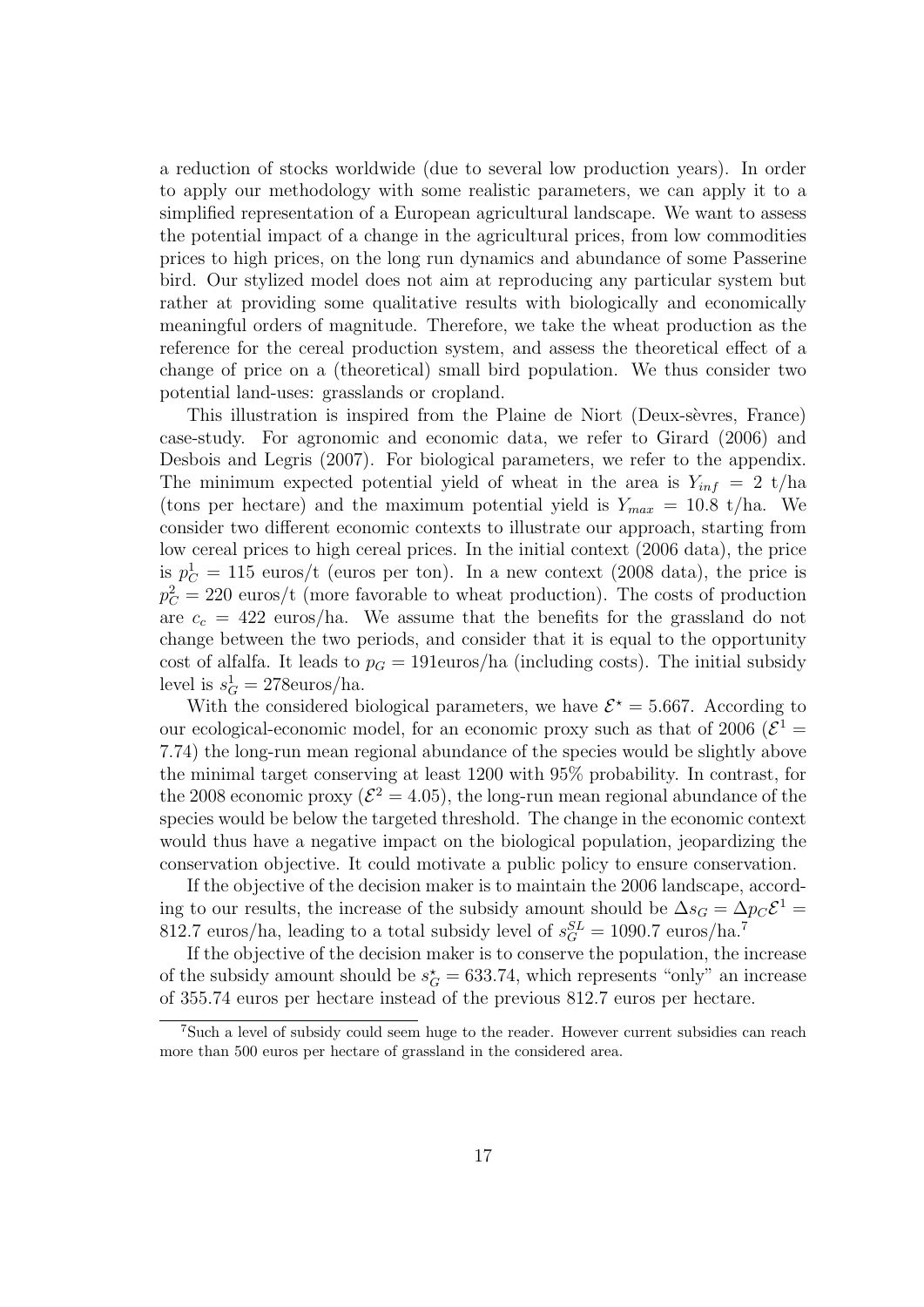## 4 Discussion

The purpose of the developed model is not to describe any real agro-economic system and biological population, but to argue that considering explicitly the ecological dynamics, in addition to usual habitat suitability considerations, brings useful information to define conservation policies in more efficient way. We tried here to keep the model as simple as possible to illustrate our approach and how the various model components are interrelated. Specific questions need realistic models. As many practitioners are certainly more interested in constructing these specific models to conserve species rather than building a general theory of conservation in agricultural ecosystems, we suggest below a number of ways in which the model we developed could be modified to be efficiently used in practical conservation studies.

The biological component of the model assumes, for the sake of simplicity, deterministic logistic growth given a stochastic landscape spatial pattern. It has been shown, however, that even when population growth is mainly deterministically driven, the dynamics is often only qualitatively logistic so that other models  $(\theta$ -logistic, stage-structured, or with delays) might be more appropriated (see, e.g., Turchin, 2003). In addition, both demographic and environmental stochasticity might drive the variation in population sizes over time. Demographic stochasticity is especially important when the population size in the smallest spatial unit considered (here the field) is small (e.g., below 40). Adding demographic stochasticity to the randomness of soil qualities would have rendered our model highly stochastic though, and we preferred to implement a cutoff at low population densities. On the other hand, environmental stochasticity is important when unpredictable environmental drivers (e.g., climate) influence population growth rates. Depending on the species and environment studied, it might be better to incorporate either demographic or environmental stochasticity, or even both (see Brännström and Sumpter (2006) for some suggestions on how to implement stochasticity).

The landscape component of the model is greatly simplified, but some of these simplifications are very easy to reverse. For instance, the regular 20 x 20 lattice is straightforwardly transformed into any irregular lattice of fields because the model is only dependent on distances between field centers. And instead of considering two crop types, one can easily extended the model to three or four crop types, or even define agricultural crop rotations instead of crop types (such as wheat/rapeseed/wheat/sunflower), which is much more realistic but dependent on the particular region considered. These modifications toward more realistic crop rotations and field geometry are quite straightforward, provided the information is available (i.e., one possesses a spatio-temporal map of crop types). In some cases, the geometry of ownership might also be important (e.g., when farmers have all their land in many little clumps instead of in one big clump). Pieces of land close to the farm or very far away might not be treated in the same way in land-use decision making (e.g., farmers might like to have their cattle close to the farm).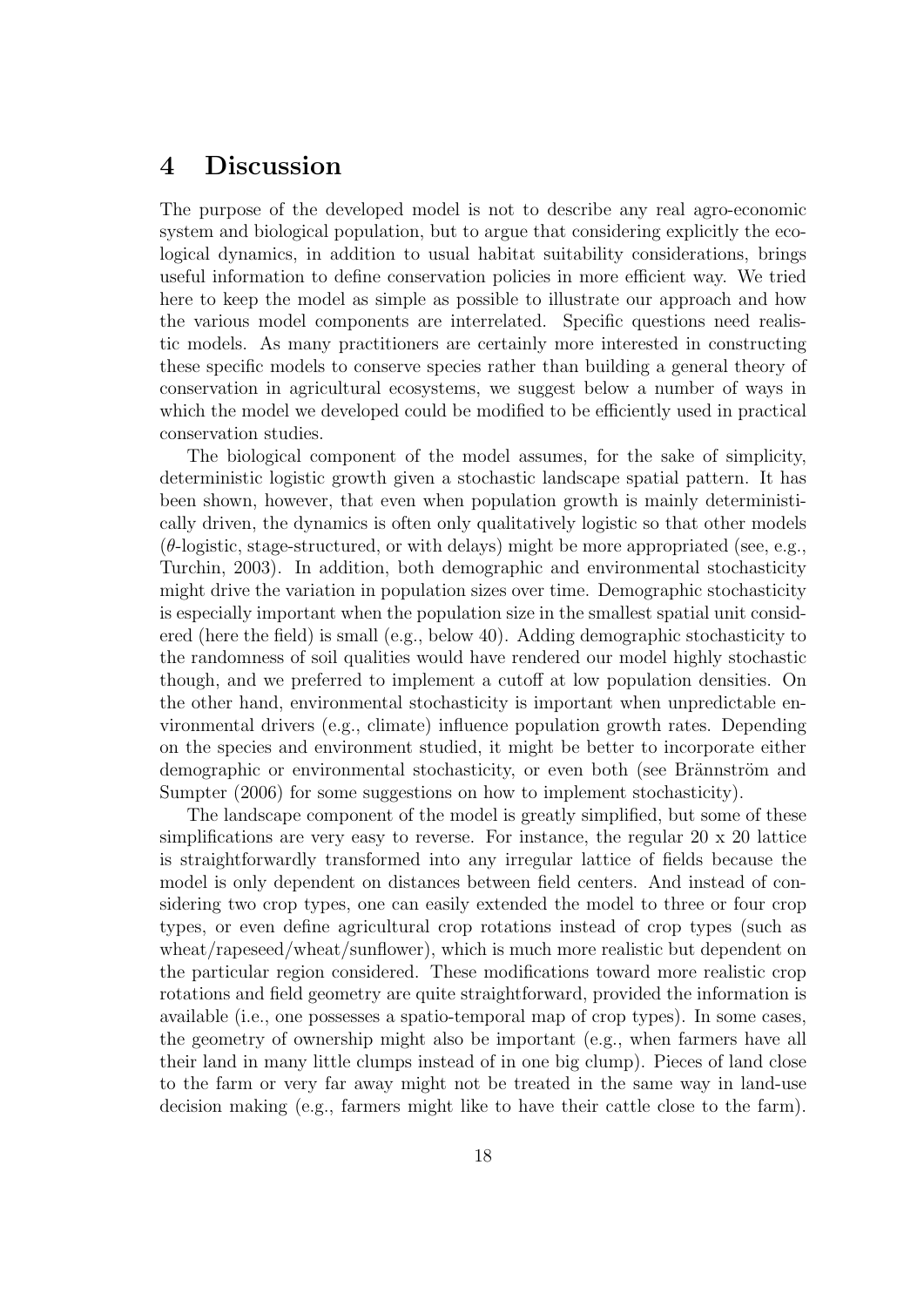In such a case, the profit should be written at the farm level, not at the field spatial scale. Finally yet importantly, an agricultural landscape is not only made of fields, and many additional landscape elements, such as field margins, harbor a significant part of biodiversity. The nature and percentage of these elements in the composition of the landscape being region-specific, their modeling has to be tuned to the particular system modeled. We think, however, that only considering crop rotations and an irregular lattice, which makes only small modifications to our baseline model, might attain a reasonable amount of realism in many cases.

The modeling of agricultural production and decision-making processes might also be improved. Farmers typically use inputs (fertilizers, pesticides) to improve their yields, and the relationship between the costs and benefits of these inputs determines the level that is used, and therefore the yield - which is not a linear function of soil quality anymore. We avoid considering inputs subtleties in our model to keep the argument as simple as possible. It might be important, but only when differences in soil qualities can be countered by the use of inputs. The cost of inputs, in these cases, is surely a main driver of the intensive cropping profit. Moreover, in addition to use inputs, when farmers maximize their expected profits they might do so under a number of constraints (e.g., previous investments, labor time, risk aversion...) that could be taken into account.

Although the model we presented is highly simplified, we are confident the approach we developed is quite general, so that it can be adapted in numerous ways to cope with specific issues and to relate the regional abundance of a species to the economic context. An example of such "strategic" modelling is provided by Drechsler et al. (2007c) who investigated how cost-effective compensation payments might be designed to conserve butterflies dwelling in grasslands subjected to different moving regimes throughout the year. Our model, in contrast, is more adapted to small birds and/or mammals living in landscapes with inter-annual rather than intra-annual changes (where the land-use decision is, e.g., 'Will the farmer choose to produce wheat or alfalfa ?').

Computation of economic incentives for multi-species conservation in spatially heterogeneous habitats is presented by Drechsler et al. (2007b) using surrogates for mean individual fitnesses in various habitats to assess biological benefits. The first main difference of this approach with ours is that it neglect intraspecific competition, modelled in our framework through field-scale logistic growth (i.e., assuming individual fitnesses are linearly decreasing with local population size). The second main difference is their focus on multiple species simultaneously, which might be more desirable than single-species modelling from the policy maker point of view. The differences between the two approaches illustrates the trade-off between the number of species considered and the possible realism of the ecological model. However, we think that when the species number stays small (e.g., lower than 4) it may be possible to devise ecological-economic multispecies models for protecting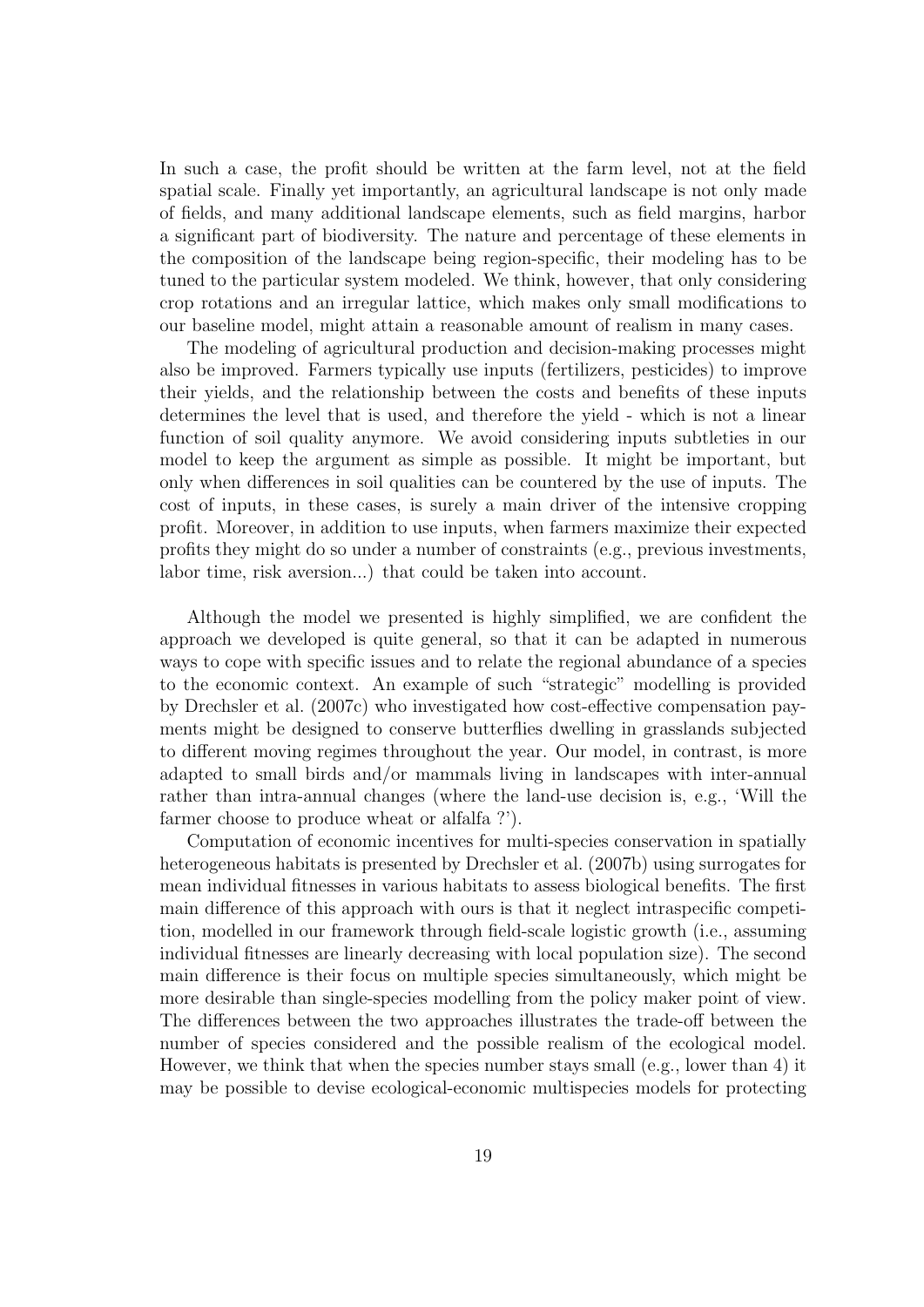interacting species within a community (i.e. with explicit ecological interactions changing individual fitnesses and explicit dispersal). A very interesting extension of the present approach would be modelling a predator-prey community in an agricultural landscape, where the conservation target is a (patrimonial) predator dependent on its food resource to reproduce. The prey (e.g. small mammals such as voles) would be submitted to spatial variation in productivity generated by a spatial pattern of land-use as in the present work, and the predator (e.g. raptors such as buzzards, harriers) would in turn be influenced throughout prey variation generated by the land-use spatial pattern. However, the predator response to public policies might differ from that of the prey when considered alone, because of the ecological feedbacks generated by prey consumption (e.g. through the modification of population cycles).

## 5 Conclusion

Land-use change in agricultural landscapes is a major driver of the erosion of biodiversity. Usual conservation programs rely on incentive-based policies, such as subsidies, to influence agricultural land use. In the literature on land-use and biodiversity issue, the environmental outcomes of these programs are evaluated with habitat suitability scoring, without accounting explicitly for the ecological dynamics of studied species. In this paper, we propose a methodology for analyzing the links between agricultural land use and biological conservation objectives, under incentive-based land-use policies and incomplete information. We developed an ecological-economic dynamic model to represent the influence of the economic context (i.e., prices, costs, and subsidies levels) on private owners land-use decisions, and their outcomes on the dynamics of a biological population at a regional level. This allows us to define incentive policies focusing on the biological objective, instead of using the landscape as an indicator of ecological health.

We introduced an economic proxy, depending on prices, costs, and subsidies of potential land uses, to represent the economic context. We then have been able to relate a long-term frequency distribution of population regional abundances to this economic proxy, and we derived the minimal economic proxy maintaining the biological population above a target level for a given risk.

To emphasize the relevance of our approach, we described two ways to define incentives for maintaining an ecological stability when the economic context changes (Armsworth and Roughgarden, 2003). First, we evaluated the economic cost of landscape stability. Second, we evaluated the economic cost of conserving the population by focusing directly on the outcomes in terms of the conservation objective. This second cost, which is computed using our methodology, may be lower or greater then the first one. In the former case, it means that the biological objective could be achieved at a lower cost, i.e., with a higher economic efficiency. In the latter case, it means that a policy based on landscape stability would not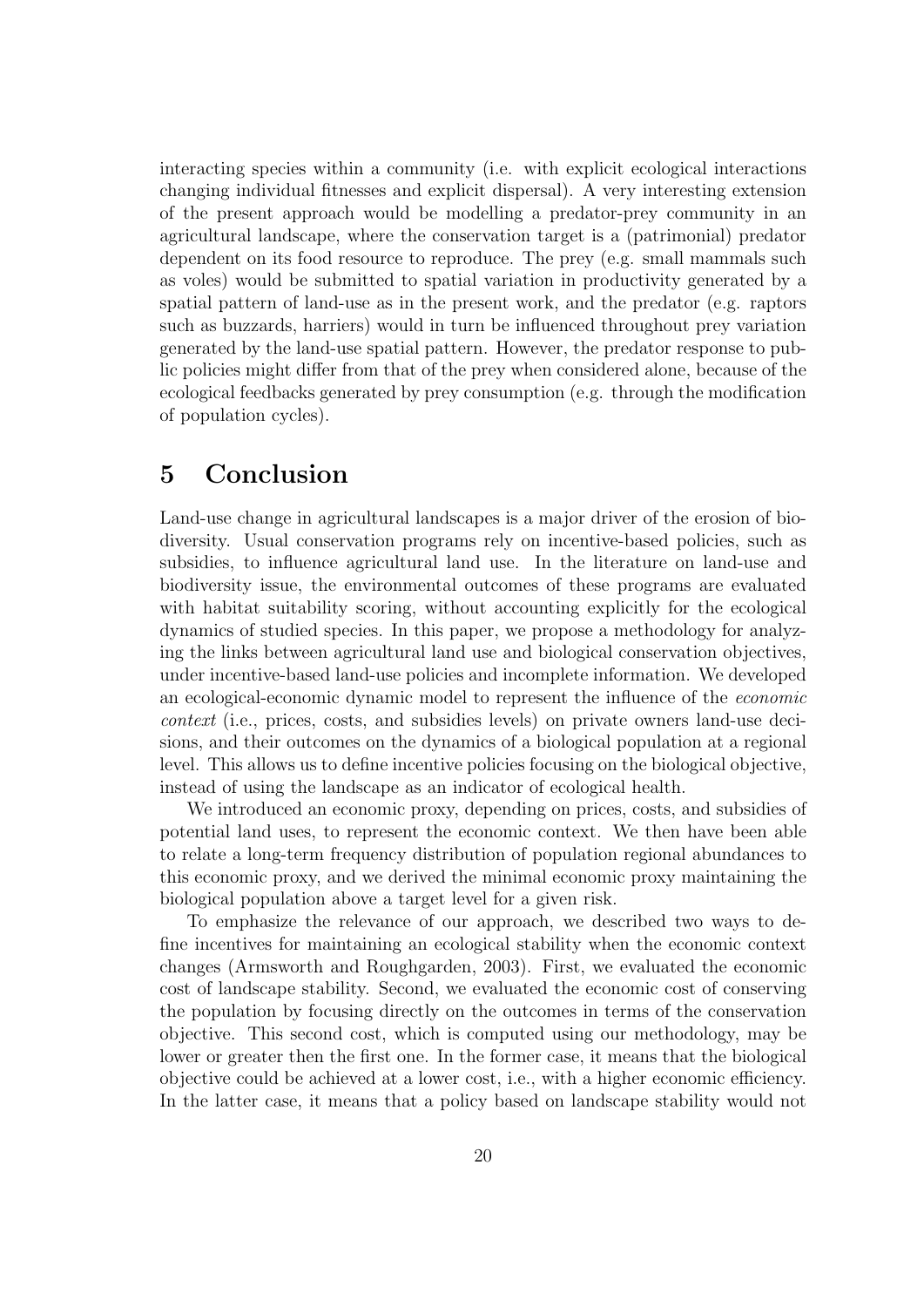make it possible to achieve the conservation objective, and that focusing on the ecological outcomes results in a higher conservation efficiency. Our ecologicaleconomic methodology thus provides a more efficient way to define conservation policies, from both economic and ecological viewpoints.

Last, we would like to argue that developing ecological-economic models of land-use and population dynamics would make it possible to study the impact of land-use changes on populations when habitat characteristic are almost constant over time (inducing constant habitat suitability index) but with strong reallocation of land uses between areas.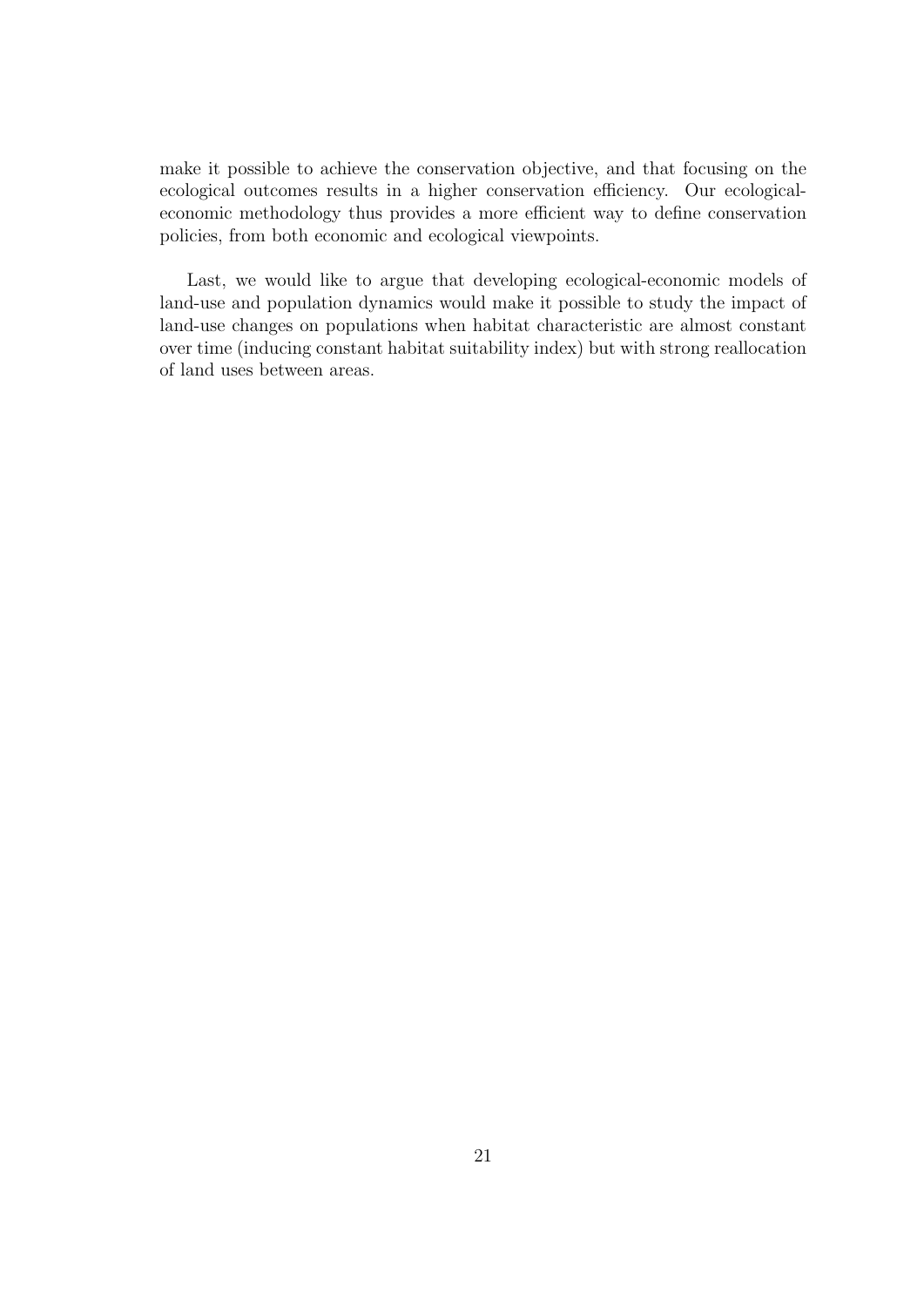## A Appendix: Parameter values of the ecological model

**Parameter values** We tuned the model to the dynamics of small birds living in agricultural fields. Of course, no actual species or environment might be adequately described by such a crude model (the model aims at generality) but we tried to have at least meaningful parameter values matching the orders of magnitude involved in real-world population dynamics. Parameters have thus been chosen as approximately close to those of Passerine birds (e.g., Siriwardena et al., 1998; Arlt et al., 2008). The local carrying capacity K is set to 30, the local growth rate  $r_G$  to 0.1 (+10.5 % increase in abundance) and  $r_C$  to -0.1 (-10.5 % decrease in abundance). The percentage of dispersers  $\beta$  is set to 0.25 and the dispersal range  $\sigma$  to 1 (the average dispersal range is 1 interpatch distance). A quarter of the individuals thus disperse, most of them closeby. A common drawback of real-valued difference equations, such as our population dynamics model, is that they do not allow for extinction (the abundance can be arbitrarily close to zero but still positive, taking irrelevant fractional values). Consequently we considered that there is a threshold value  $N_{thresh} = 2$  below which the field abundance is set to zero, meaning that below such an abundance, the local population should go extinct.  $N_0$  the abundance at the start for the simulation in each patch was set to  $K/3$ .

Sensitivity analysis The values cited above are used as reference values, and for each reference parameter value we computed the changes in regional abundance generated by an upper or lower value. To perform this sensitivity analysis independently of the economic model, we constructed a variable  $Q_{thresh}$  which is the value of agricultural quality above which the field type is set to  $C$  (i.e.  $Q_{thresh} = \frac{\mathcal{E}-Y_{inf}}{Y_{sum}-Y_{in}}$  $\frac{C-I_{inf}}{Y_{sup}-Y_{inf}}$ ). The parameter values tested are presented in the table below.

|              |        | Parameter   Lower Value   Reference value | Upper Value |
|--------------|--------|-------------------------------------------|-------------|
| $r_G$        | 0.05   | 0.1                                       | 0.2         |
| $r_C$        | $-0.2$ | $-0.1$                                    | $-0.05$     |
| K            | 20     | 30                                        |             |
| $N_{inf}$    |        | $\mathcal{D}_{\mathcal{L}}$               | 3           |
| $\sigma$     | 0.1    |                                           | 5           |
|              | 0.1    | 0.25                                      | 0.5         |
| $Q_{thresh}$ | 0.25   | 0.5                                       | 0.75        |
|              |        |                                           |             |

Changes generated by variations in these parameters are then summarized as mean regional abundance  $\pm$  s.d. over 100 samples of soil quality maps. Let us recall that the regional carrying capacity when all patches are of type  $G$  is equal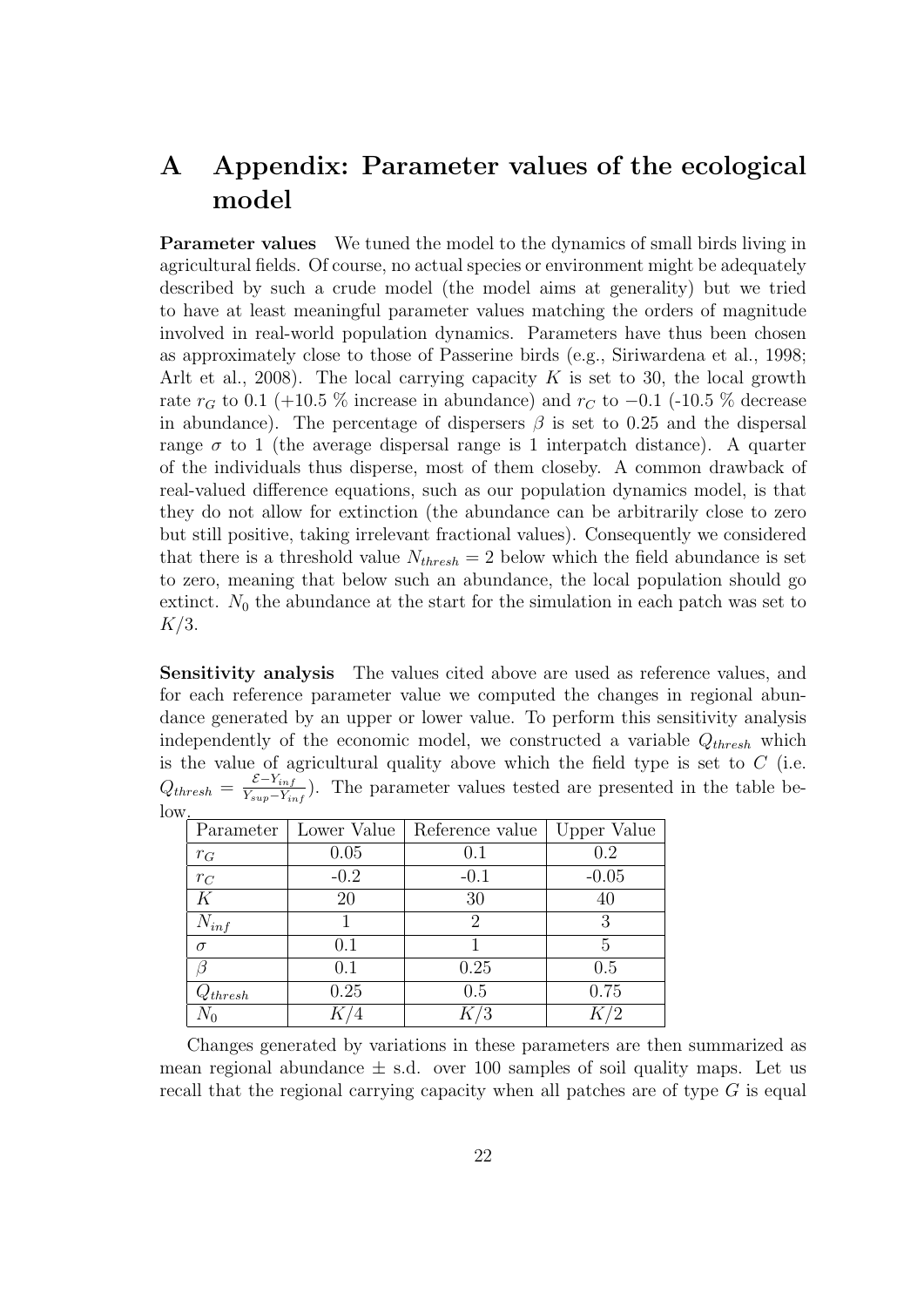to  $400 \times 30 = 12{,}000$  and thus a landscape half-made of grassland would lead to a carrying capacity of 6, 000 (without dispersal). The regional abundance for the reference set of parameters is  $4,345(\pm 475)$  (with dispersal), which shows the influence of dispersal processes. The table below shows the regional abundance values corresponding to upper/lower values of the parameters with respect to the reference values

| Parameter    | Lower           | Upper                      |
|--------------|-----------------|----------------------------|
| $r_G$        | $722 \pm 475$   | $6,876 \pm 361$            |
| $r_C$        | $1,851 \pm 619$ | $6,615 \pm 420$            |
| K            | $2,811 \pm 388$ | $\overline{5,723} \pm 640$ |
| $N_{inf}$    | $4,292 \pm 479$ | $2,262 \pm 1,217$          |
| $\sigma$     | $4,385 \pm 477$ | $4.097 \pm 518$            |
| 7            | $5,392 \pm 368$ | $3,262 \pm 587$            |
| $Q_{thresh}$ | $47 \pm 82$     | $8,647 \pm 342$            |
| $N_0$        | $4,235 \pm 497$ | $4,344 \pm 475$            |

Some remarks:

The percentage of fields of  $G$  type, jointly determined by the soil quality distribution and the economic proxy (soil quality threshold here) modulates the importance of the growth rates values. Dispersal is always detrimental, but its nature (either a few individuals disperse at a long range or many individuals disperse but short range) does not greatly affect the regional abundances, in contrast to the spatial pattern which is completely changed (see Fig. 8)



Figure 8: Effect of dispersion parameters on spatial abundance pattern

## References

Armsworth P. and Roughgarden J. (2003) The economic value of ecological stability. PNAS 100, p.7147-7151.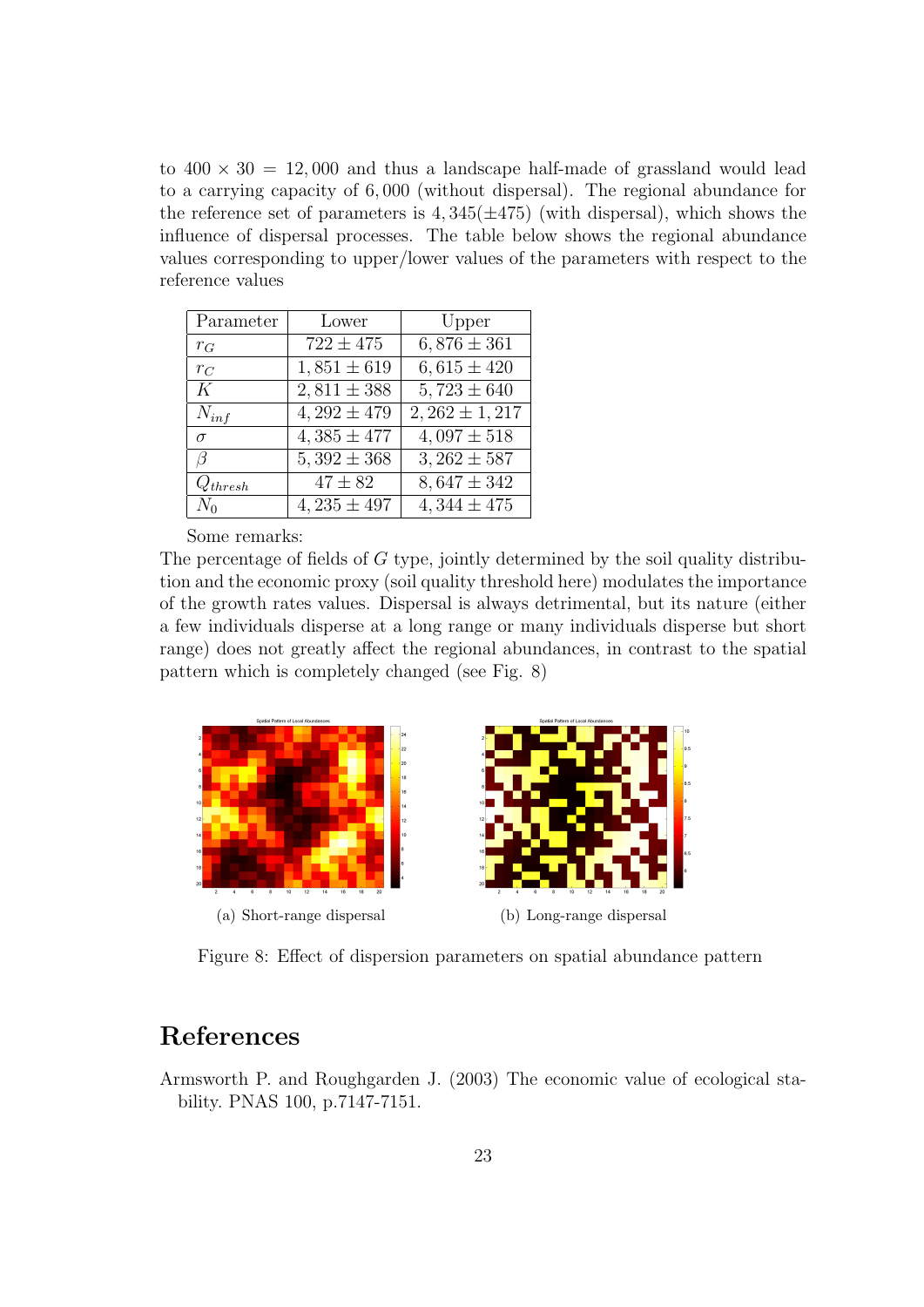- Armsworth P., Kendall B. and Davis F. (2004) An introduction to biodiversity concepts for envirnomental economists. Resource and energy Economics 26, p. 115-136.
- Arlt D., Forslund P., Jeppsson T. and Pärt T. (2008) Habitat-specific population growth of a farmland bird. PLoS ONE, Public Library of Science, 3.
- Benton T.G., Bryant D.M., Cole L. and Crick H.Q.P. (2002). Linking agricultural practice to insect and bird populations: a historical study over three decades.Journal of Applied Ecology 39, p. 673-687.
- Bignal E. and McCracken D. (1996) Low-intensity farming systems in the conservation of the countryside Journal of Applied Ecology 33, p. 413-424.
- Brännström  $\AA$ . and Sumpter D. (2006) Stochastic analogues of deterministic singlespecies population models Theoretical Population Biology 69, p. 442-451.
- Brisson N., Gary C., Justes E., Roche R., Mary B., Ripoche D., Zimmer D., Sierra J., Bertuzzi P., Burger P., Bussière F., Cabidoche Y.M., Cellier P., Debaeke P., Gaudillère J.P., Maraux F., Seguin F.B. and Sinoquet H. (2002). An overview of the crop model STICS. European Journal of Agronomy 18, p. 309-332.
- De Koning G.H.J., Benitez P.C., Muñoz F. and Olschewski R. (2007) Modelling the impacts of payments for biodiversity conservation on regional land-use patterns. Landscape and Urban Planning 82, p. 255-267.
- Desbois D. and Legris B.  $(2007)$  Prix et coûts de six grandes cultures : blé, maïs, colza, tournesol, betterave et pomme de terre. In L'agriculture, nouveaux d´efis - Edition 2007, p.65-78, INSEE, Paris.
- Donald, PF (2001) Agricultural intensification and the collapse of Europe's farmland bird populations. Proceedings of the Royal Society B: Biological Sciences 268, p.25-29.
- Drechsler M. and Wätzold F.  $(2001)$  The importanc of economic cost in the development of guidelines for spatial conservation management. Biological Conservation 97, p.51-59.
- Drechsler M. and Wätzold F.  $(2007)$  Ecological-economic modeling for the sustainable use and conservation of biodiversity. Ecological Economics 62, p.203-206.
- Drechsler M., Grimm V., Mysiak J. and Wätzold F. (2007a) Differences and similarities between ecological and economic models for biodiversity conservation. Ecological Economics 62, p. 232-241.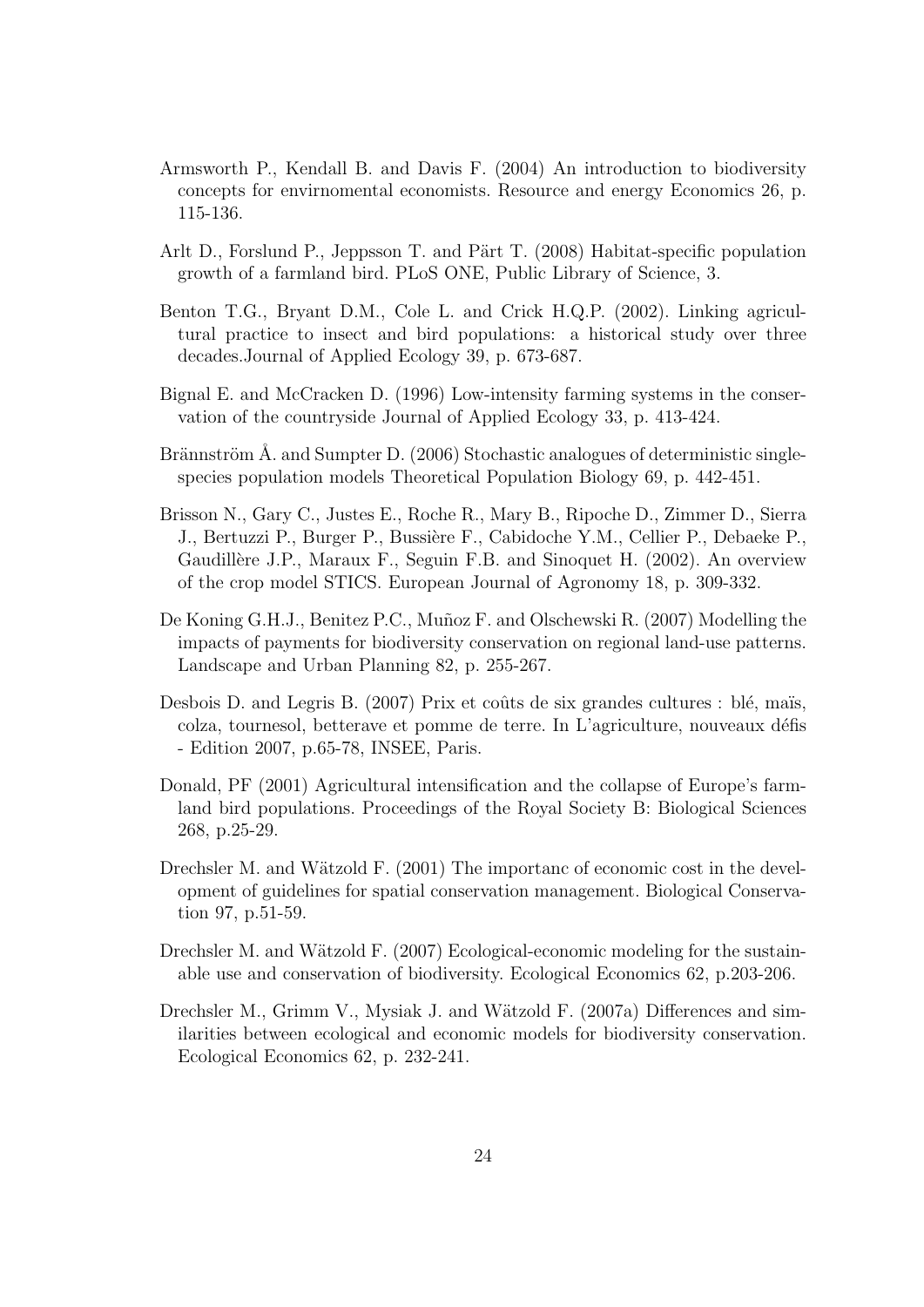- Drechsler M., Johst K., Ohl C. and Wätzold F. (2007b) Designing cost-effective payments for conservation measures to generate spatiotemporal habitat heterogeneity. Conservation Biology 21, p.1475-1486.
- Drechsler M., Wätzold F., Johst K., Bergmann H. and Settele J. (2007c) A modelbased approach for designing cost-effective compensation payments for conservation of endangered species in real landscapes. Biological Conservation 140, p.174-186.
- Dymond J., Ausseil A.-G. and Overton J. (2008) A landscape approach for estimating the conservation value of sites and site-based projects, with examples from New-Zealand. Ecological Economics 66, p. 275-281.
- Espinola-Arredondo A. (2008) Green auctions: a biodiversity study of mechanism design with externalities. Ecological Economics (in press). doi:10.1016/j.ecolecon.2008.04.014.
- Frank M., Beattie B. and Embleton M. (1990) A comparison of alternative crop response models. The American Journal of Agricultural Economics 72, p.597- 603.
- Girard I. (2006) La filière grandes cultures dans le Sud des Deux-Sèvres: état des lieux et perspectives. Rapport UEP, Université de Poitiers, Faculté de Sciences Economiques. 84p.
- Gottschalk T., Diekötter T. Ekschmitt K. Weinmann B., Kuhlmann F., Purtauf T. Dauber J. and Wolters V. (2007) Impact of agricultural subsidies on biodiversity at the landscape level. Landscape Ecology 22, p.643-656.
- Havlik P., Veysset P., Boisson J.-M., Lherm M. and Jacquet F. (2005) Joint production under uncertianty and multifunctionality of agriculture: policy considerations and applied analysis. European Review of Agricultural Economics 32, p.489-515.
- Havlik P., Jacquet F., Boisson J.-M., Hejduk S and Vesely P. (2006) Mathematical programming models for agri-environmental policy analysis: A case study from the White Carpathians. Agicultural Economics - Czech 52, p. 51-66.
- Kastens T., Schmidt J. and Dhuyvetter K. (2003) Yield models implied by traditional fertilizer recommendations and a framework to include non-traditional information. Soil Science Society American Journal 67, p. 351-364.
- Kleijn D., Berendse F., Smit R. et al. (2001) Agri-environment schemes do not effectively protect biodiversity in Dutch agricultural landscapes. Nature 413, p.723-725.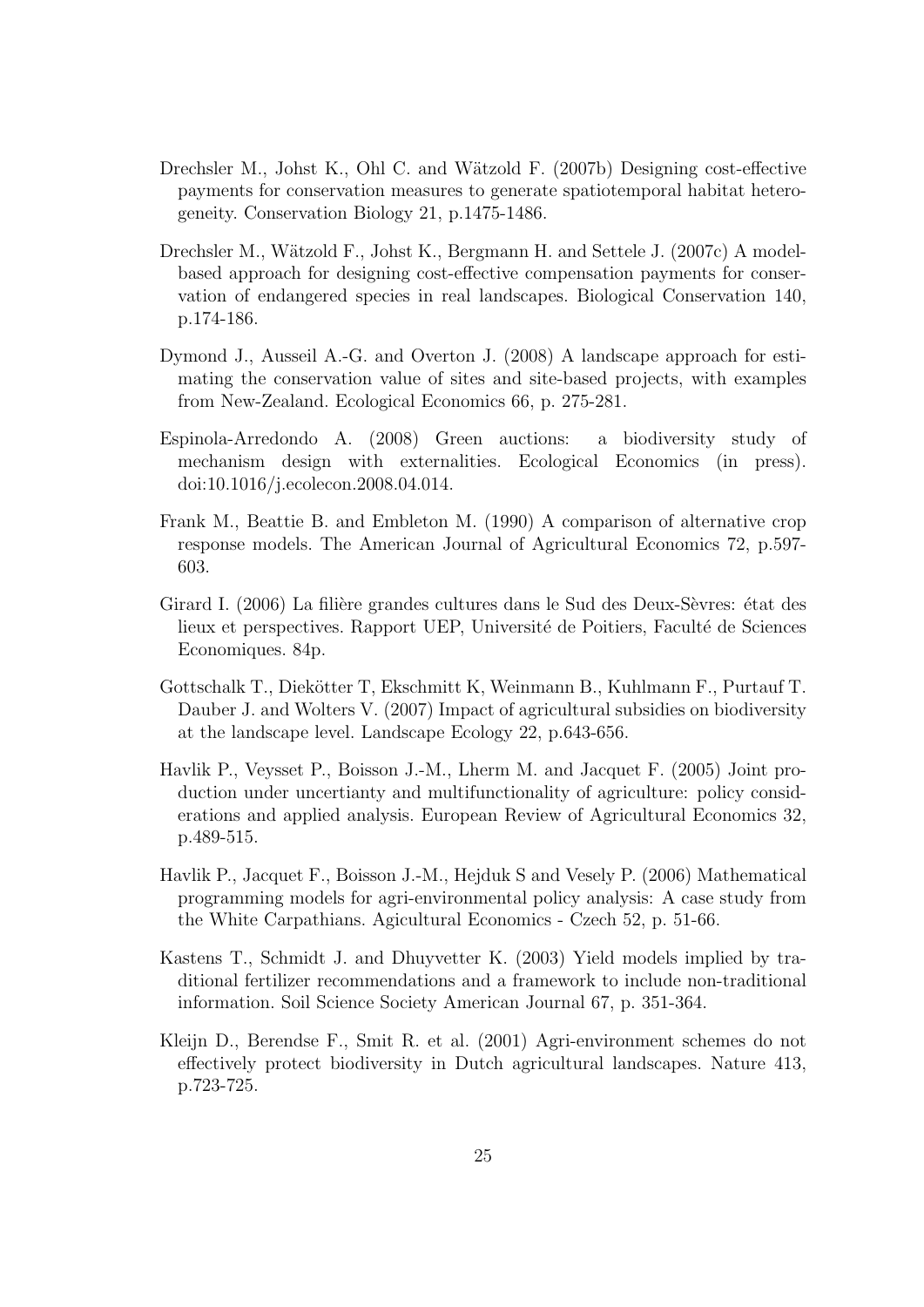- Kleijn D. et al. 2006. Mixed biodiversity benefits of agri-environment schemes in five European countries. Ecology Letters 9, 243-254.
- Kot M. (2001) Elements of Mathematical Ecology. Cambridge University Press.
- Krebs JR., Wilson J.D., Bradbury R.B. and Siriwardena G.M. (1999) The second Silent Spring?, Nature 400, p.611-612.
- Lewis D.J. and Plantinga A.J. (2007) Policies for habitat fragmentation: Conbining econometrics with GIS-based landscape simulations. Land Economics 83, p. 109- 127.
- Llewelyn R. and Featherstone A. (1997) A comparison of crop functions using simulated data for irrigated corn in Western Kansas. Agricultural Systems 54, p. 521-538.
- MacLeod N. and McIvor J. (2008) Quantifying production-environment trade-offs for grazing land management - A case example from Australian rangelands. Ecological Economics 65, p.488-497.
- Marshall E.J.P., Brown V.K., Boatman N.D., Lutman P.J.W., Squire G.R. and Ward L.K. (2003) The role of weeds in supporting biological diversity within crop fields. Weed Research 43,p. 77-89.
- Ohl C., Drechsler M., Johst K. and Wätzold F. (2008) Compensation payments for habitat heterogeneity: Existence, efficiency, and fairness considerations. Ecological Economics (in press). doi:10.1016/j.ecolecon.2008.04.011.
- Otte A., Simmering D. and Wolteers V. (2007) Biodiversity at the landscape level: recent concepts and perspectives for multifunctional land use. Landscape Ecology 22, p. 639-642.
- Pain, D.J. and Pienkowski, M.W. (1997) Farming and birds in Europe: the Common Agricultural Policy and its implications for bird conservation. Academic Press, San Diego.
- Polasky S., Nelson E., Lonsdorf E., Fackler P. and Starfield A. (2005) Conserving species in a working landscape: land use with biological and economic objectives. Ecological Applications 15, p. 1387-1401.
- Robinson R. and Sutherland W. (2002). Post-war changes in arable farming and biodiversity in Great Britain. Journal of Applied Ecology 39, p.157-176.
- Sanchirico J. and Wilen J. (1999) Bioeconomics of Spatial Exploitation in a Patchy Environment. Journal of Environmental Economics and Management 37, p.129- 150